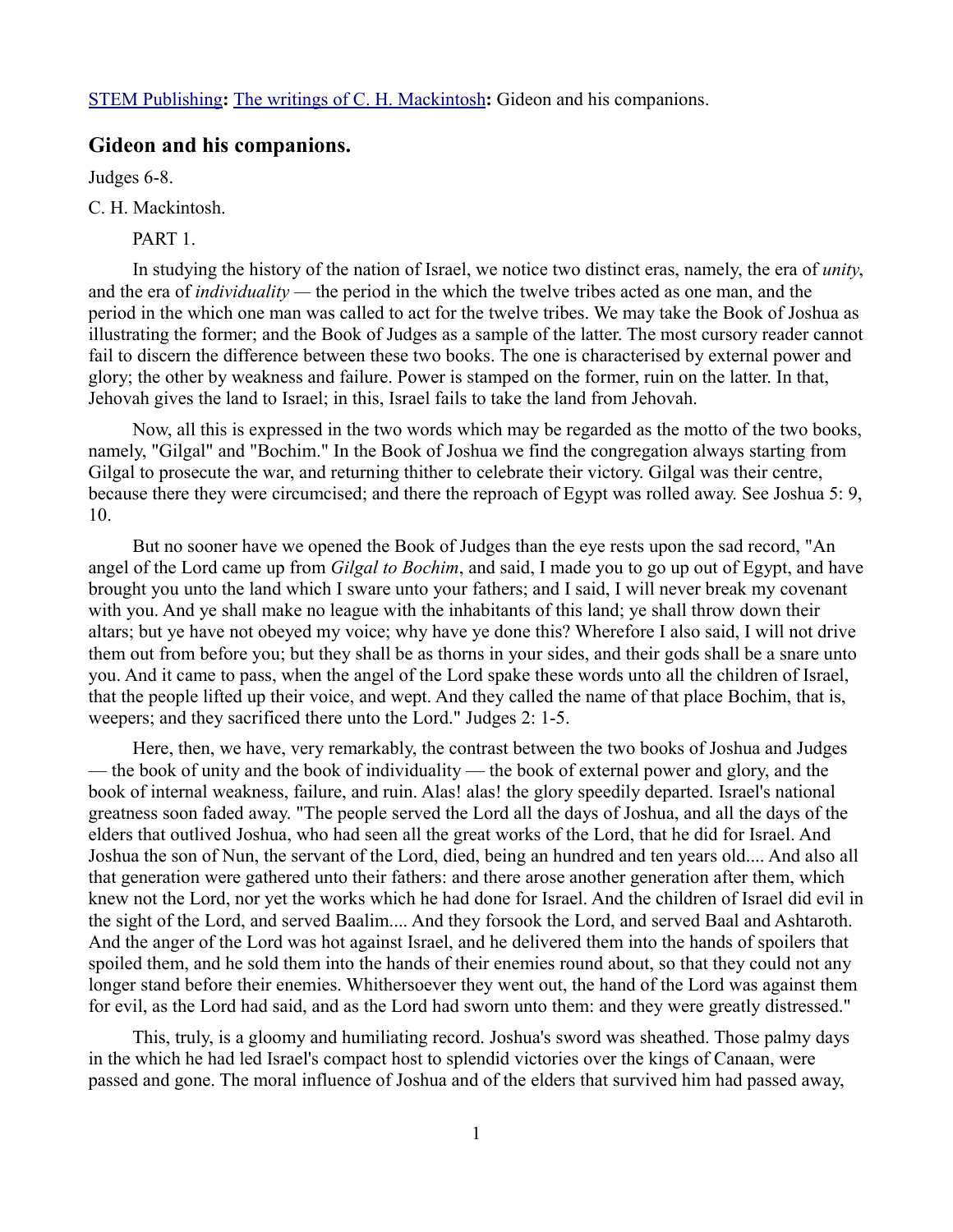and the whole nation had rushed, with terrible avidity, into the gross moral evils and abominable idolatries of those nations whom they ought to have driven out from before them. In a word, the ruin was complete, so far as Israel was concerned. Like Adam, in the garden; and Noah, in the restored earth; so Israel, in the land of Canaan, utterly failed. Adam ate the forbidden fruit; Noah got drunk; and Israel bowed before the altars of Baal.

Thus much as to man. But, thank God, there is another side of the picture. There is what we may call a bright and beauteous "*Nevertheless*;" for God will be God, no matter what man may prove himself to be. This is an unspeakable relief and consolation to the heart. God abideth faithful. Here is faith's stronghold, come what may. God is always to be counted upon, spite of all man's failure and shortcoming. His goodness and faithfulness form the resource and the refuge of the soul amid the darkest scenes of human history.

This soul-sustaining truth shines out with remarkable lustre in the very passage from which we have just given such a depressing quotation. "Nevertheless, the Lord raised up judges, which delivered them out of the hand of those that spoiled them." But mark the following words, so illustrative of the individuality of the Book of Judges: "And when the Lord raised them up judges, then *the Lord was with the judge* and delivered them out of the hand of their enemies *all the days of the judge*: for it repented the Lord because of their groanings by reason of them that oppressed them and vexed them." Judges 2: 16, 18.

In these last quoted words, we have the great root principle of the Book of Judges — the divine secret of the ministry of the Baraks, the Gideons, the Jephthas, and the Samsons, the record of whose ministry occupies so large a portion of this most interesting section of inspiration. Israel had failed sadly, shamefully, inexcusably failed. They had forfeited all claims to the protection of Jehovah's shield. They were justly given over into the ruthless hands of the kings of Canaan. As to all this there could be no possible question. "Nevertheless" Jehovah's heart could feel for his poor, oppressed, and groaning Israel. True, they had proved themselves naughty and unworthy, yet His ear was ever ready to catch their very earliest groan; yea, we are even told, in Judges 10, that "his soul was grieved for the misery of Israel."

What touching words! What exquisite tenderness! What deep compassion! How such a statement lets us into the profound depths of the heart of God! The misery of His people moved the loving heart of Jehovah. The very faintest and earliest symptoms of brokenness and contrition, on the part of Israel, met with a ready and gracious response, on the part of Israel's God. It mattered not how far they had wandered, how deeply they had sunk, or how grievously they had sinned; God was ever ready to welcome the feeblest breathings of a broken heart. The springs of divine mercy and compassion are absolutely inexhaustible. The ocean of His love is boundless and unfathomable; and hence, the very moment His people take the place of confession, He enters the place of forgiveness. He delights to pardon, according to the largeness of His heart, and according to the glory of His own Name. He finds His peculiar joy in blotting out transgressions, in healing, restoring, and blessing, in a manner worthy of Himself. This glorious truth shines in the history of Israel; it shines in the history of the church; and it shines in the history of every individual believer.

But it is high time we should turn to our immediate subject, namely, "Gideon and his companions," as presented in that portion of the Book of Judges given at the head of this paper. May the eternal Spirit unfold and apply its precious contents to our souls!

Judges 6 opens with a very sad and depressing record — a record only too characteristic of Israel's entire history: "And the children of Israel did evil in the sight of the Lord; and the Lord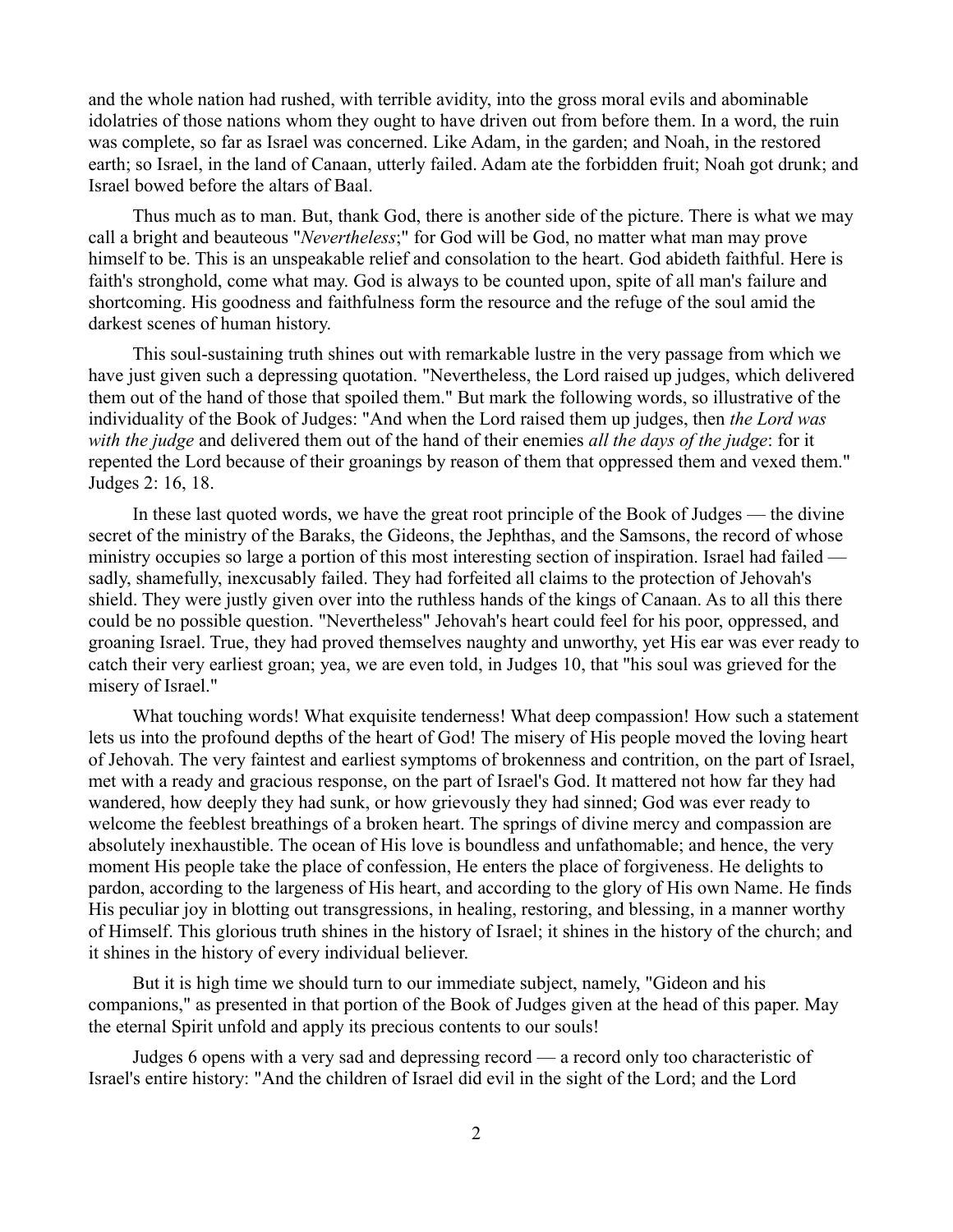delivered them into the hand of Midian seven years. And the hand of Midian prevailed against Israel; and because of the Midianites the children of Israel made them the dens which are in the mountains, and caves, and strongholds." What a humiliating picture! What a reverse for the. Israel of God! What a contrast to the conquering host that had crossed the Jordan and walked across the ruins of Jericho! How sad, how humbling, to think of Israel crouching and hiding in the dens and caves of the mountains, through terror of the uncircumcised Midianites!

It is well for us to gaze upon this picture, and ponder its salutary lesson. Israel's power and glory consisted simply in having the presence of God with them. Without that, they were as water spilt upon the ground. They were as the autumn leaf before the blast. But the divine presence could not be enjoyed in connection with allowed evil; and therefore, when Israel forgot their Lord, and wandered away from Him into the forbidden paths of idolatry, He had to recall them to their senses by stretching out His governmental rod, and causing them to feel the crushing power of one or another of the nations around.

Now all this has a voice and a lesson for us. So long as God's people walk with Him in holy obedience, they have nothing to fear. They are perfectly safe from the snares and assaults of all their spiritual foes. Nought can, by any means, harm them while they abide in the shelter of God's own presence. But, clearly, that presence demands and secures holiness. Unjudged evil cannot dwell there. To live in sin and talk of security — to attempt to connect the presence of God with sanctioned evil is wickedness of the very deepest dye. No, it must not be!" God is greatly to be feared in the assembly of the saints; and to be had in reverence of all them that are round about him." "Thy testimonies are very sure; holiness becometh thy house, O Lord, for ever." If God's people forget these wholesome truths, He knows how to recall them to their remembrance by the rod of discipline, and, blessed for ever be His name, He loves them too well to spare that rod, however reluctant He may be to use it. "Whom the Lord loveth he chasteneth, and scourgeth every son whom he receiveth. If ye endure chastening, God dealeth with you as with sons: for what son is he whom the father chasteneth not? But if ye be without chastisement, whereof all are partakers, then are ye bastards, and not sons. Furthermore, we have had fathers of our flesh, which corrected us, and we gave them reverence: shall we not much rather be in subjection unto the Father of spirits, and live? For they verily for a few days chastened us after their own pleasure; but he for our profit, that we might be partakers of his holiness. Now no chastening for the present seemeth to be joyous, but grievous; nevertheless afterward it yieldeth the peaceable fruit of righteousness unto them which are exercised thereby. *Wherefore lift up the hands which hang down, and the feeble knees*." Hebrews 12: 6-12.

These are encouraging words for the people of God, at all times. The discipline may be — and no doubt is — painful; but when we know that a Father's hand is in it, and when we realise what His object is, we can pass through the trial with exercised hearts, and thus reap the peaceable fruits of righteousness. On the other hand, if we meet the discipline with an impatient spirit, a rebellious will, an unsubdued mind, we only render

it necessary for the pressure to be continued and augmented, for our loving Father will never let us alone. He will have us in holy subjection to Himself, cost what it may. He graciously takes our part against ourselves, subdues the proud risings of our will, and crushes all that in us which hinders our growth in holiness, grace, and divine knowledge.

Oh! what infinite grace shines in the fact that our God occupies Himself with our very failures and follies, our waywardness and wilfulness, our sins and shortcomings, in order to deliver us from them! He knows all about us. he understands and takes into account all our surroundings and all our inward tendencies, and He deals with us in infinite wisdom and perfect patience, keeping ever before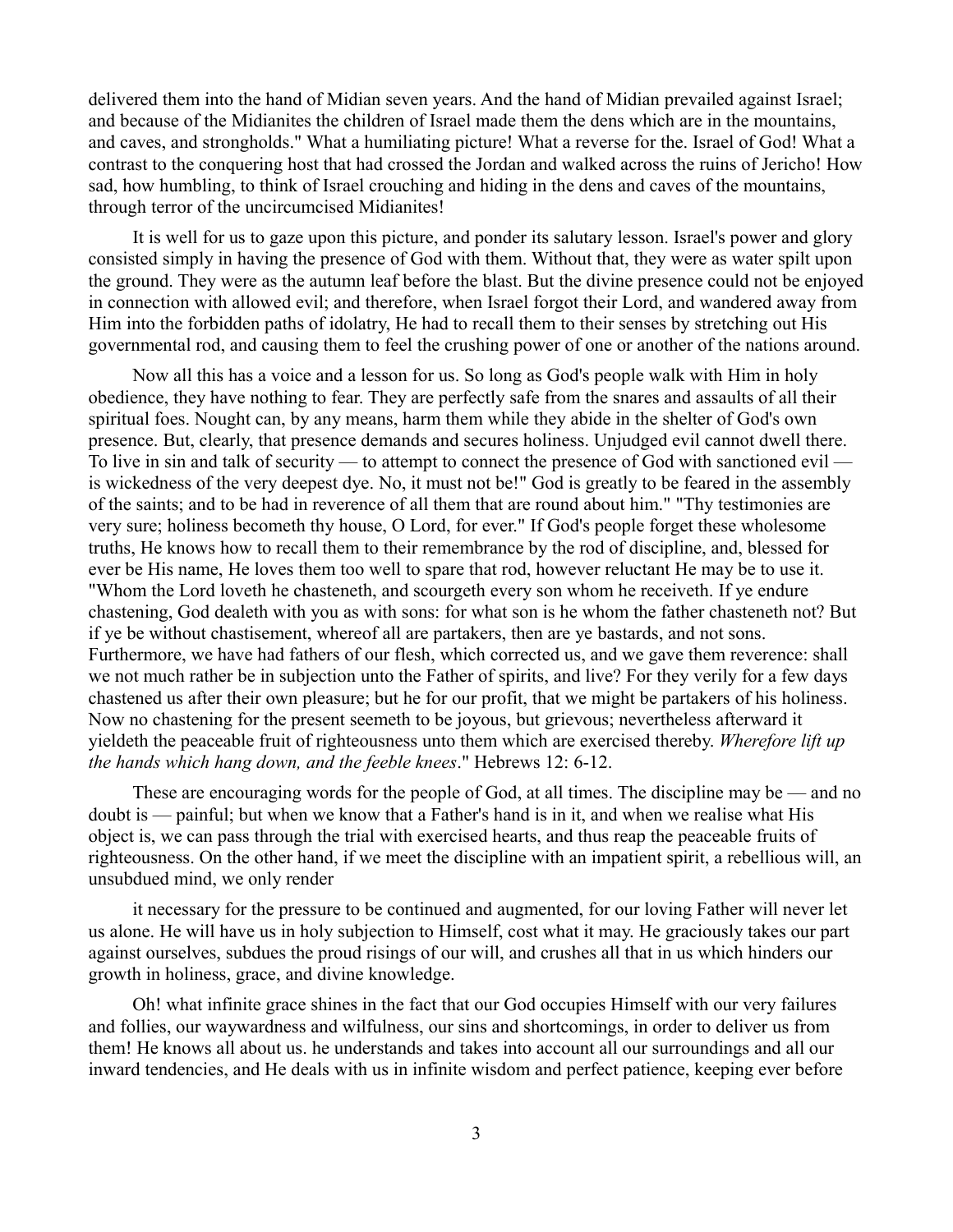Him that one gracious object, to make us partakers of His holiness, and — wondrous thought — to bring out in us the expression of His own nature and character. Surely, then, in the presence of such abounding grace and mercy, we may well "lift up the hands that hang down, and the feeble knees."

#### PART 2

There is one truth which shines out with uncommon lustre in the Book of Judges, and that is, that God is ever to be counted upon, even amid the darkest scenes of human history; and, moreover, faith can always count upon God; God never fails a trusting heart No, never. He never has failed, never will, never can fail the individual soul that confides in Him, that takes hold of His precious word, in the artless simplicity of a faith that trusts Him in the face of man's deepest and most humiliating failure and shortcoming.

This is most consolatory and encouraging, at all times, and under all circumstances. True it is alas! how true! man fails in everything. Trace him where you will; mark him in whatever sphere of action or responsibility he occupies, and it is the same sad tale, over and over again, of unfaithfulness, failure, and ruin. Let man be set up in business, as often as he may, with the largest capital and the fairest prospects, and he is sure to become a bankrupt. It has ever been so, from the days of Eden down to the present moment. We may assert, without fear of contradiction, that there has not been one solitary exception to the dismal rule, in the history of Adam's fallen race. We mast never forget this. True faith never forgets it, in its highest flights and brightest visions. It would be the blindest folly to attempt to ignore the fact that ruin is stamped, in characters deep and broad, upon the entire of man's story, from first to last.

But, in the face of all this, God abideth faithful. He cannot deny Himself. Here is the resource and the resting-place of faith. It recognises and owns the ruin; but it counts on God. Faith is not blind to human failure; but it fixes its gaze on divine faithfulness. It confesses the ruin of man; but it counts on the resources of God.

Now, all this comes strikingly out in the interesting and instructive story of Gideon. He, truly, was made to realise, in his own person and experience, the fact of Israel's fallen condition. The contrast between Joshua and Gideon is as striking as anything can be, so far as regards the question of their condition and circumstances. Joshua could place his foot on the necks of the kings of Canaan. Gideon had to thrash his wheat in a corner to hide it from the Midianites. The day of Joshua was marked by splendid victories; the day of Gideon was a day of small things. But the day of small things for man is the day of great things for God. So Gideon found it. True, it was not permitted him to witness the sun and moon arrested in their course, or the cities of the uncircumcised levelled with the ground. His was a day of barley cakes and broken pitchers, not of astounding miracles and brilliant achievements. But God was with him; and this was enough. "There came an angel of the Lord, and sat under an oak which was in Ophrah, that pertained unto Joash the Abi-ezrite; and his son Gideon threshed wheat by the winepress, to hide it from the Midianites. And the angel of the Lord appeared unto him, and said unto him, The Lord is with thee, *thou mighty man of valour*." Judges 6: 11, 12.

What words were these to fall upon the ear of Gideon, cowering in the winepress, through fear of the enemy! They were words from heaven to lift his soul above the trials and sorrows, and humiliations of earth — words of divine power and virtue to infuse vigour into his depressed and sorrowing heart. "Thou mighty man of valour!" How hard was it for Gideon to take such wondrous accents in! How difficult to apply them to himself Where was the might or where was the valour? Most surely not in himself or in his surroundings. Where then? In the living God; precisely where Joshua found his might and his valour. Indeed there is a striking similarity in the terms in which both these eminent servants of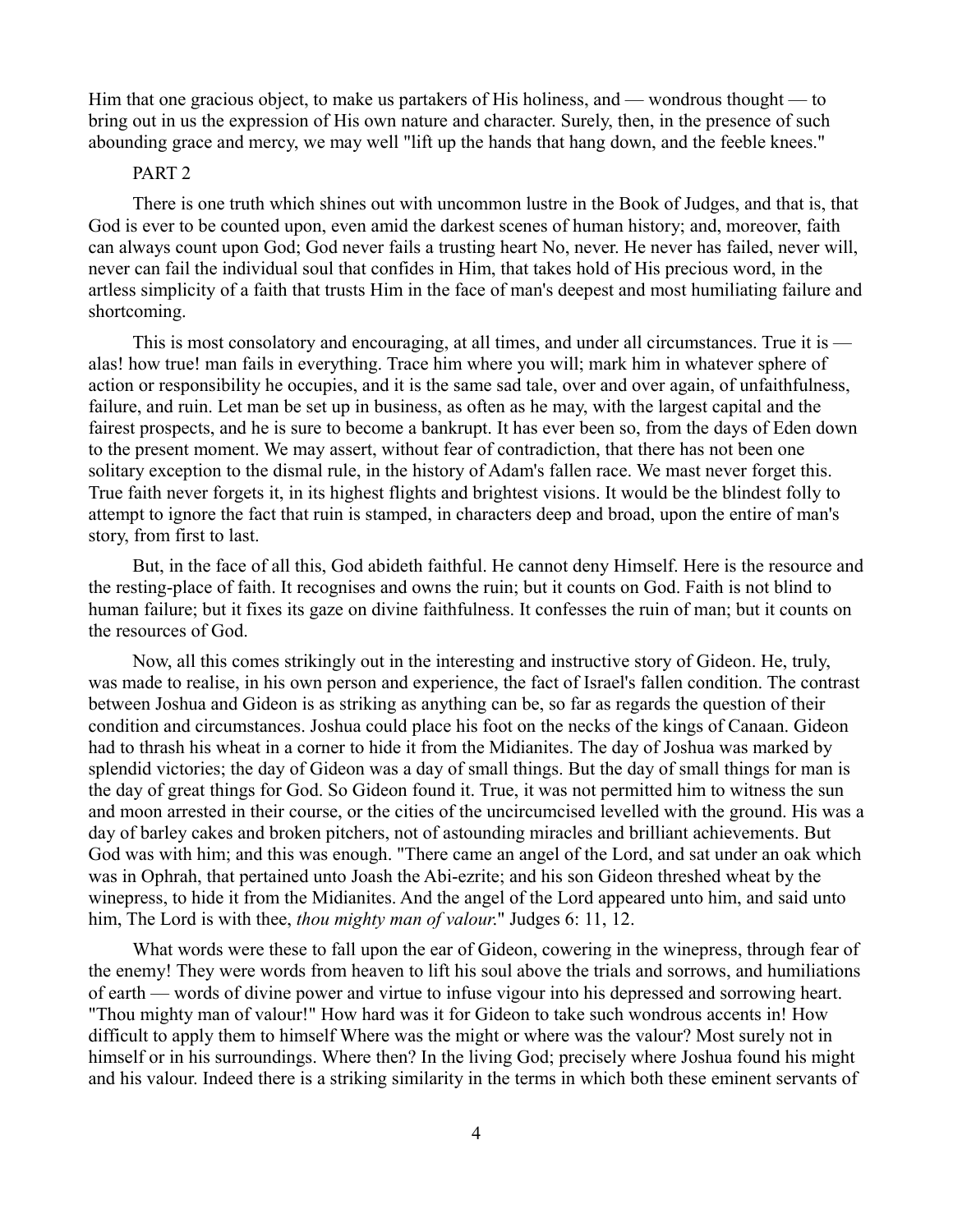God were addressed. The similarity of the terms is quite as marked as is the contrast in their circumstances. Here are the terms to Joshua: "Have not I commanded thee? Be strong and of a good courage: be not thou afraid, neither be thou dismayed: for the Lord thy God is with thee whithersoever thou goest." And what were the terms to Gideon? Even the very same — "The Lord is with thee, thou mighty man of valour."

Precious words! Soul-stirring, heart-strengthening accents! Words of light, life, and power! And yet Gideon was slow to make his own of them — slow to grasp them, in the lovely appropriating power of faith, which so delights the heart of God, and glorifies His name. How often is it thus with us! How constantly we fail to rise to the height of God's gracious thoughts and purposes towards us! We are prone to reason about ourselves and our surroundings, instead of believing God, and resting, in sweet tranquillity, in His perfect love and infallible faithfulness.

Thus it was with that dear man of God on whose history we are dwelling. The divine statement was clear, full, absolute, and unconditional: "The Lord is with thee." There was no ground, in these words, for any question, doubt, or difficulty whatsoever; and yet mark Gideon's reply: "And Gideon said unto him, O my Lord, *if* the Lord be with us, why then is all this befallen us? And where be all his miracles which our fathers told us of, saying, Did not the Lord bring us up from Egypt? but now the Lord hath forsaken us, and delivered us into the hands of the Midianites." Verse 18.

Here, as is evident, Gideon reasons from his surroundings. Hence the "*if*" — that little monosyllable of unbelief It is a familiar remark amongst us, "If you want to be miserable, look within; if you want to be distracted, look around; if you want to be peaceful and happy, look up — 'look off unto Jesus."' This is most true. So surely as we become occupied with self, or with men and things, the circumstances which surround us, we must be unhinged and unhappy. Our only strength, our only comfort, our only light, is to keep the eye of faith fixed on Jesus, and the heart firmly centred in Him. Most certainly Gideon's surroundings were of the gloomiest character. His "sensible horizon" was overhung with dark and heavy clouds. But there was one bright and blessed ray which shone in upon his depressed spirit — a ray emanating from the very heart of God, and conveyed in that one brief but comprehensive sentence, "The Lord is with thee." There was no "if" in this — no doubt, no difficulty, no reserve, no condition. It was distinct and unqualified, and needed only one thing to make it a spring of joy, strength, and victory in Gideon's soul, and that was to mix it with faith. But then "if" is not faith. True faith never answers God with ifs, for the simplest of all reasons, that it looks only at God, and there are no ifs with Him. Faith reasons from God downwards; not from man upwards. Faith has only one difficulty, and that difficulty is embodied in the question, "How shall he *not*?" It never says, "How shall he?" This is the language of sheer unbelief.

But, it may be asked by some, was there not some foundation for Gideon's "if" and "why?" Certainly not in God or in His word, whatever there had been in Israel and their actings. No doubt, if Gideon had only cast his eye back over the pages of his national history, he might have discovered ample reason for the sad and humiliating condition in which he found himself. Those blotted pages would have furnished an abundant answer to his question, "Why then is all this befallen us?" But had Israel's actings dimmed the lustre of Jehovah's mighty "miracles?" Not in the vision of faith, most surely. God had done great and glorious things for His people; and the record of those doings lay ever under the eye of faith, in all its soul-sustaining virtue. No doubt Israel had failed — shamefully failed; and the record of that failure lay also under the eye of faith, and furnished a solemn answer to Gideon's inquiry, "Why is all this befallen us?" Faith recognises God's government as well as His grace, and moreover it bows, in solemn awe, before each stroke of His governmental rod.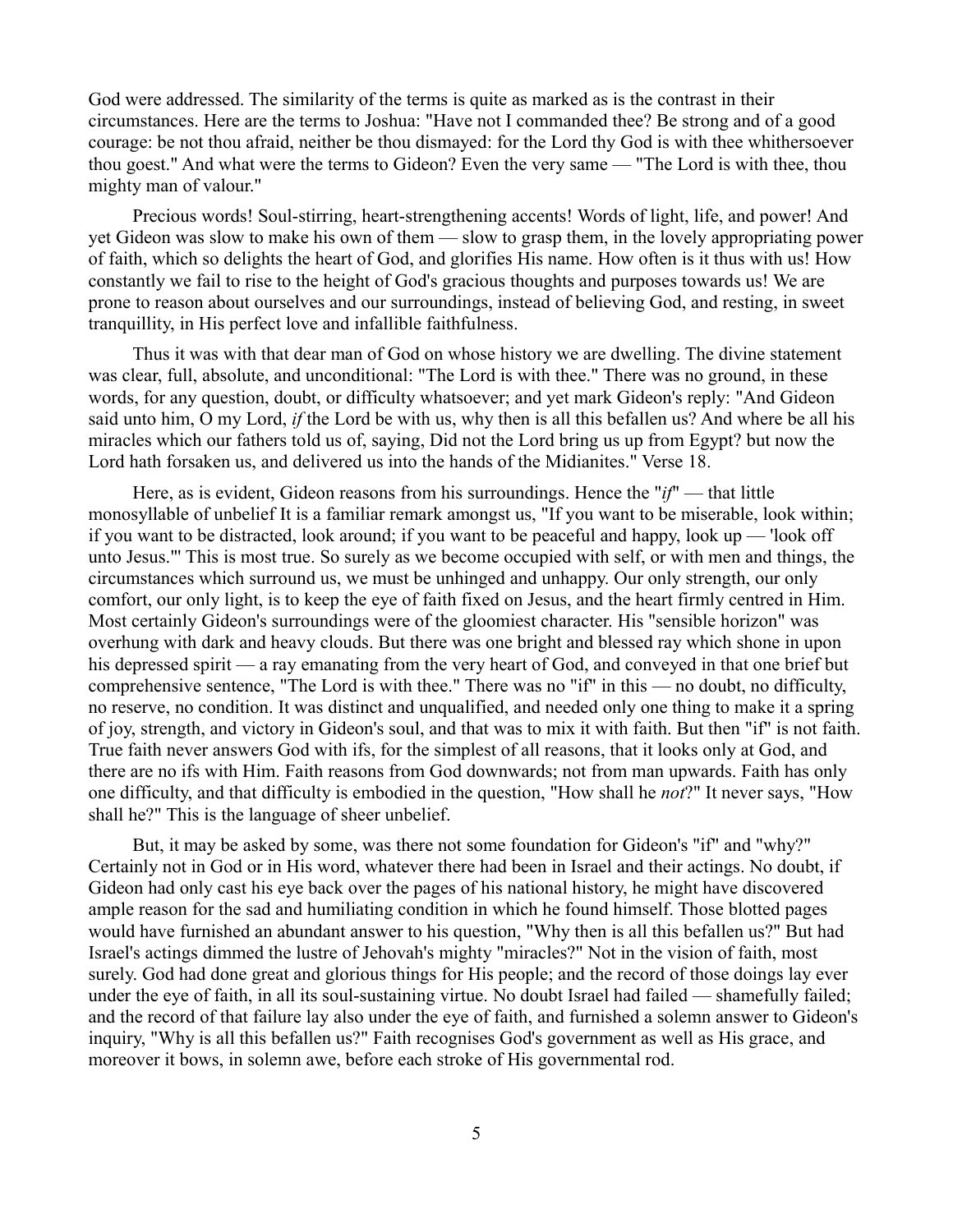It is well to keep all this in mind. We are apt to forget it. God has, at times, to stretch forth his hand and lift the rod of authority. He cannot own what is contrary to His name and His nature. Now, Gideon needed to remember this. Israel had sinned, and this was the reason why they were under the rod, of which the power of the Midianites was the expression in Gideon's day.

Gideon, we repeat, was called to enter practically into the meaning of all this; and not only so, but to taste the reality of identification with his people in all their pressure and affliction. This latter, as we know, was the portion and experience of every true servant of God in Israel. All had to pass through those deep exercises of soul consequent upon their association with the people of God. It mattered not whether it were a judge, a prophet, a priest, or a king; all had to participate in the sorrows and trials of the nation of Israel; nor could any true heart — any genuine lover of God or His people — desire exemption from such deep and holy exercises. This was pre-eminently true of the only perfect Servant that ever stood upon this earth. He, though personally exempt from all the consequences of Israel's sin and failure — though pure and spotless, divinely holy in nature and in life — did nevertheless, in perfect grace, voluntarily identify Himself with the people in all their sorrow and humiliation. "In all their affliction he was afflicted." Thus it was with our blessed Lord Jesus Christ; and all who, in any degree, partook of His Spirit, had, according to their measure, to taste of the same cup, though none could ever come up to Him in this or in aught else.

But when we come to compare closely the angel's words to Gideon, with his reply, we notice a point of deep interest, and one which illustrates the individual character of the Book of Judges. The angel says, "The Lord is with *thee*." Gideon replies, "If the Lord be with *us*." This is very interesting and instructive; moreover it is in full keeping with a passage already referred to, in Judges 3: "And when the Lord raised them up judges, then the Lord *was with the judge*" — it does not say, "with the people," but adds, with touching grace — "and *delivered them* out of the hand of their enemies all the days of the judge; for it repented the Lord because of their groanings by reason of them that oppressed them and vexed them." Verse 18.

There is peculiar sweetness and beauty in this. If Jehovah had to hide His face from His people, and give them over, for the time, into the hand of the uncircumcised, yet His loving heart was ever turned towards them, and ever ready to mark and recognise the faintest traces of a repentant spirit. "Who is a God like unto thee, that pardoneth iniquity, and passeth by the transgression of the remnant of his heritage? He retaineth not his anger for ever, because he delighteth in mercy. He will turn again, he will have compassion upon us; he will subdue our iniquities; and thou wilt cast all their sins into the depths of the sea. Thou wilt perform the truth to Jacob, and the mercy to Abraham, which thou hast sworn unto our fathers from the days of old." Micah 7: 18-20.

### PART<sub>3</sub>.

Nothing can be more encouraging to the heart than the mode in which the Lord deals with the soul of Gideon — the way in which He prepares him for the course of action to which He was calling him. Gideon, like ourselves, was full of "ifs" and "whys," those little words so big with unbelief The poor human heart is ever slow to take in the magnificence of divine grace; our feeble vision is dazzled by the brilliancy of divine revelation. It is only artless faith which can cause the soul to feel perfectly at home in the presence of the richest unfoldings of the goodness and loving-kindness of God. Faith never says "if" or "why?" It believes what God says, because He says it. It rests, in sweet tranquillity, upon every word that proceedeth out of the mouth of the Lord. Unbelief looks at circumstances, and reasons from them. Faith looks at God, and reasons from Him. Hence the vast difference in their conclusions. Gideon, judging from his surroundings, concluded that Jehovah had forsaken His people. A simple faith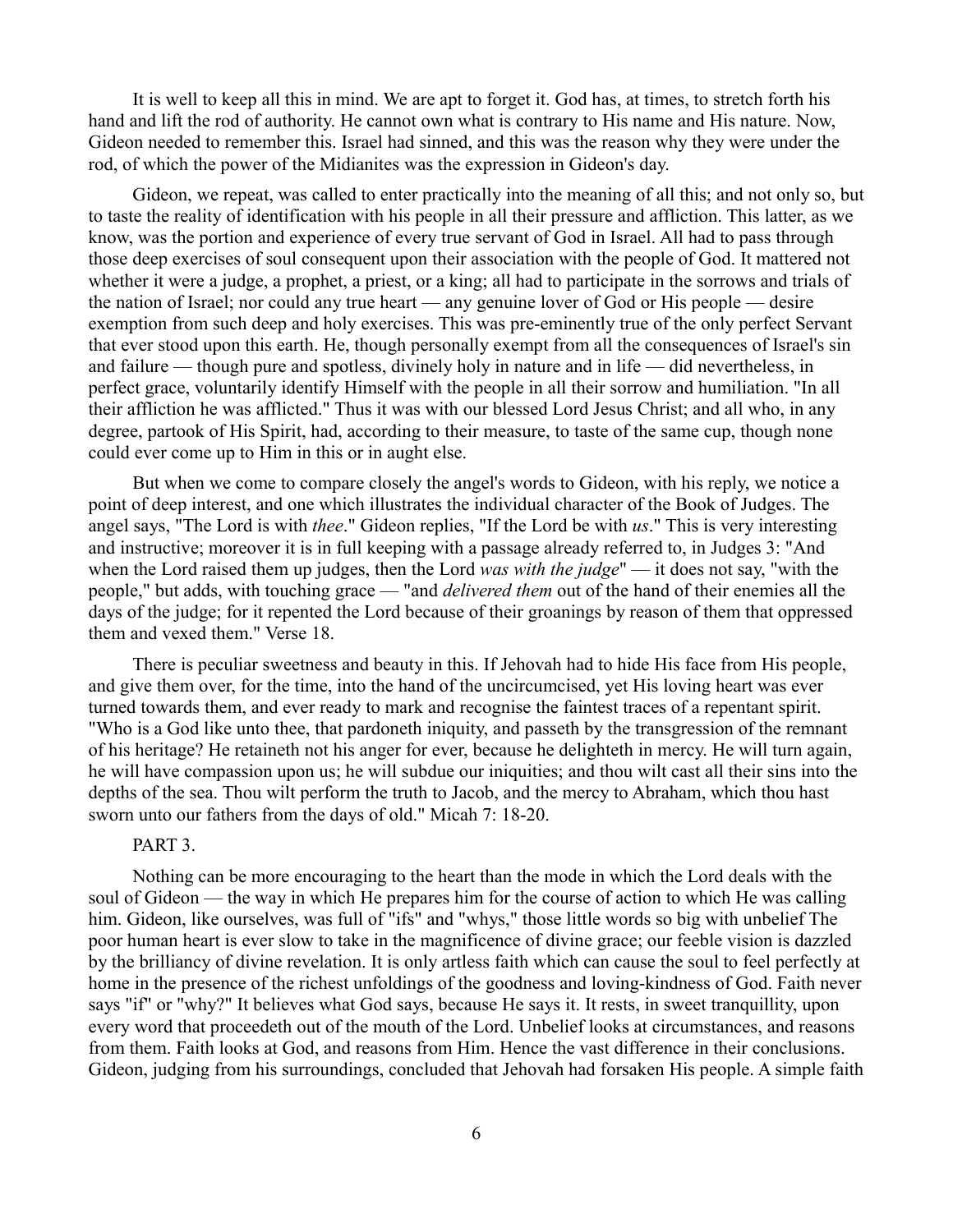would have led him to the very opposite conclusion; it would have enabled him to see and know and remember that Jehovah would ever be true to His promise to Abraham, Isaac, and Jacob, however He might, in His governmental dealings, have to hide His face from their rebellious and sinful offspring. Faith always counts on God; and God, blessed be His name, ever honours faith. He first creates it, and then owns it.

But, not only does God graciously honour faith; He rebukes our fears. He rises above our unbelief, and hushes all our silly reasonings. Thus, in His dealings with His chosen servant Gideon, it would seem as though He heard not the "if" or the "why?" He goes on to unfold His own thoughts, to display His own resources, and to fill the soul of His servant with a confidence and a courage which were to lift him above all the depressing influences with which he was surrounded.

"And the Lord looked upon him, and said, Go in this thy might, and thou shalt save Israel out of the hand of the Midianites: have not I sent thee?" Here we have the true secret of strength: "The Lord looked upon him." There was divine power in this look, if Gideon could only have taken it in. But alas! he was still full of questions. "And he said unto him, O my Lord, wherewith shall I save Israel? Behold, my family is poor in Manasseh, and I am the least in my father's house."

Thus it is ever. Unbelief turns the eye in upon self, or out upon our surroundings. It leads us to compare our visible resources with the work to which God is calling us. Jehovah had said, "Go in this thy might." What was the "might?" In what did it consist? Was it great wealth, lofty position, or great physical power? Nothing of the kind. "Jehovah looked upon him, and said, Go in this thy might, and thou shalt save Israel." This was absolute and unqualified. It left no room for Gideon's "wherewith?" It made it very plain that the might with which he was to deliver Israel was not in himself or in his father's house, but in the God of Israel. It mattered little whether his family was rich or poor; whether he was little or great. It was God who was about to use him. What was wealth or greatness to Him? He could use a barley cake or a broken pitcher. Indeed we may observe this special feature in the varied instruments taken up in the Book of Judges, namely, that "no flesh shall glory in God's presence." How does human glory fade away before the humiliating fact that Israel's hosts were called forth to battle under the leadership of a woman! What a stain on human pride in the fact of deliverance coming through the agency of a "left-handed man!"

But, on the other hand, we find that, just in proportion as man's glory fades away, the divine glory shines out. The humbler the instrument, the more we see the power of God. What difference does it make to the Almighty God whether His instrument be left-handed or right-handed — a man or a woman — a dwarf or a giant? The instrument is nothing. God is all in all. True, He deigns to use instruments; but all the power is His, and His shall be the eternal and universal praise. Gideon had to learn this; and so had Moses; and so have we all. It is an invaluable lesson. We are all so prone to think of *our* competency for any work or service which may lie before us, when we ought to remember that the works that are done upon the earth, God is the doer of them. Our sufficiency is of Him. We can do nothing; and if we could do aught it would be badly done. The human finger can only leave a soil behind. The works of men perish like their thoughts. The work of God abideth for ever. Let us remember these things, that we may walk humbly and lean ever and only on the mighty arm of the living God. Thus the soul is kept in a well-balanced condition, free from self-confidence and fleshly excitement, on the one hand; and from gloom and depression, on the other. If we can do nothing, selfconfidence is the height of presumption. If God can do everything, despondency is the height of folly.

But in the case of Gideon, as in that of all God's servants, we observe two things worthy of our deepest attention. In the first place, we have the divine commission, as embodied in those weighty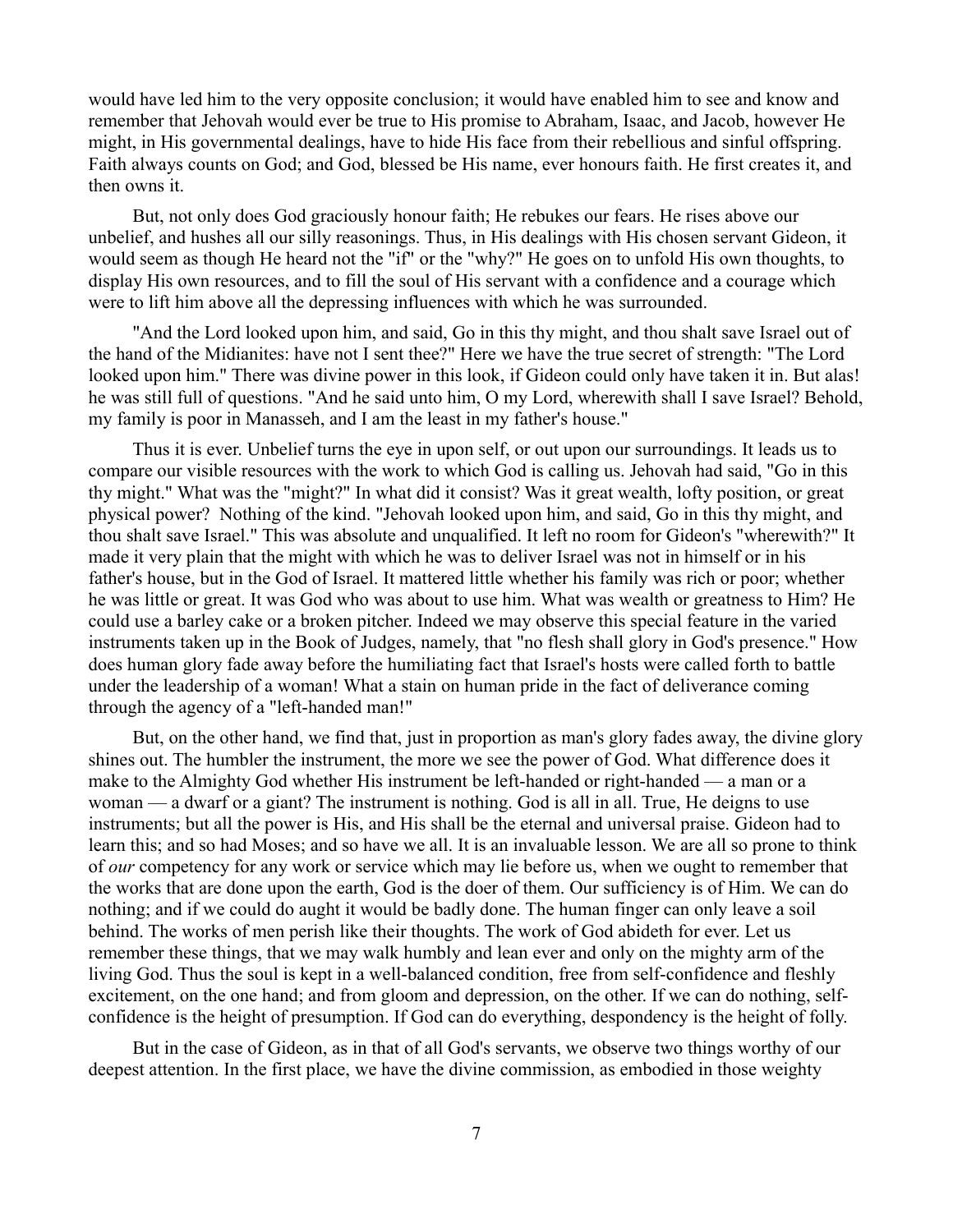words, "*Have not I sent thee*?" And in the second place, we have the assurance of the divine presence, as set forth in these encouraging words, "*Surely I will be with thee*."

These are the two grand points for all who will serve God in their day and generation. They must know that the path they tread has been marked out distinctly by the hand of God; and, furthermore, they must have the sense of His presence with them along the path. These things are absolutely essential. Without them we shall waver and vacillate. We shall be running from one line of work to another. We shall take up certain work, go on with it for a while, and then abandon it for something else. We shall work by fits and starts; our course will be faltering, our light flickering: "Unstable as water, we shall not excel." We shall never succeed at anything. There will be no certainty, no stability, no progress.

These are weighty matters for all of us. It is of immense importance for every servant of Christ, every child of God, to know that he is at his divinely appointed post, and at his divinely given work. This will give fixedness of purpose, moral elevation, and holy independence. It will preserve us from being tossed about by human thoughts and opinions — being influenced by the judgment of one or another. It is our happy privilege to be so sure that we are doing the very work which the Master has given us to do, that the thoughts of our fellows respecting us shall have no more weight with us than the pattering of rain on the window.

Not — be it carefully observed — that we should, for a moment, countenance, much less cultivate, a spirit of haughty independence. Far away be the thought! We, as Christians, can never, in one sense, be independent one of another, How can we, seeing we are members one of another? We are united to one another and to our risen Head in glory, by the one Spirit who is with us and in us. The most intense individuality — and our individuality should be as intense as our unity is indissoluble can never touch the precious truth of the one body and one Spirit.

All this is divinely true, and most fully and thankfully owned. But, at the same time, we must insist upon the truth of our individuality, and of our personal responsibility. This must be maintained with all possible energy and decision. Each servant has to do with his Lord, in that particular sphere of work to which he has been called. And, moreover, each should know his work, and give himself to it diligently and constantly. He should possess the holy certainty and authority imparted to the soul by that divine and powerful sentence, "Have not I sent thee?"

It will, perhaps, be said, "We are not all Gideons or Joshuas. We are not all called to occupy such a prominent place or tread such a brilliant path as those illustrious servants." True; but we are called to serve; and it is essential to every servant to know his commission, to understand his work, and to be fully assured in his own soul that he is doing the very work which the Lord has given him to do, and treading the very path which the hand of God has marked out for him If there be any uncertainty as to this, we do not see how there can be any progress.

But there is more than this. It is not enough to know that we are treading the divinely appointed path. We want to realise the divine presence. We want to have the precious words made good in our experience, "Surely I will be with thee." This completes the servant's equipment. The divine commission and the divine presence are all we want; but we must have these in order to get on. With these priceless realities it matters not who we are, what we are, or where we are. The Lord can use a feeble woman, a left-handed man, a cake of barley meal, or a broken pitcher. The instrument is nothing. God is the workman. Unbelief may cry out, "O my Lord, wherewith shall I save Israel? Behold my family is *poor* in Manasseh, and I am the *least* in my father's house." Faith can cry out, in reply, "What of all this if God be for us? Does He want the rich or the noble? What are riches or greatness to Him? Nothing." "Ye see your calling, brethren, how that not many wise men after the flesh, not many mighty,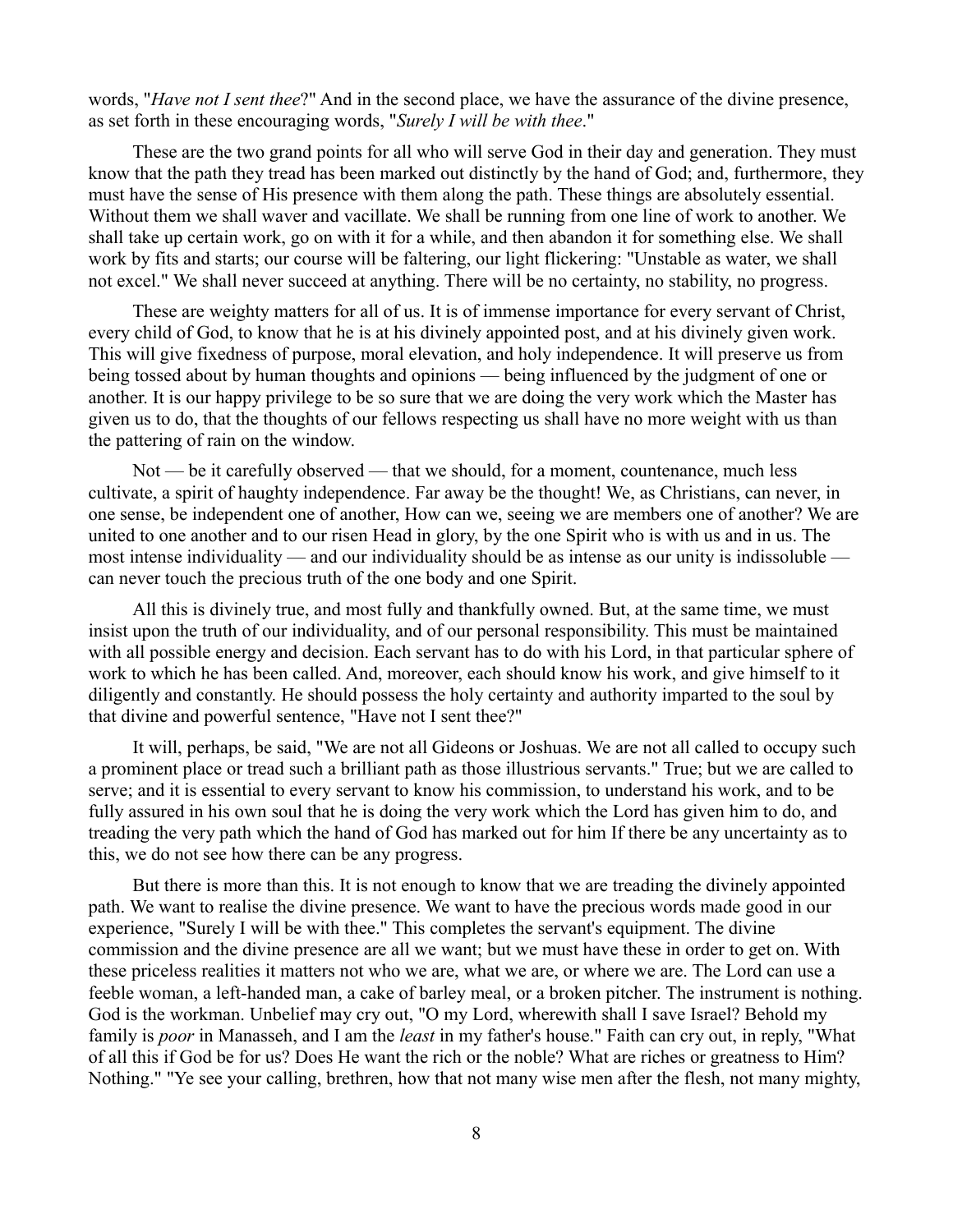not many noble, are called: but God hath chosen the foolish things of the world to confound the wise; and God hath chosen the foolish things of the world to confound the things which are mighty; and base things of the world, and things which are despised, hath God chosen, yea, and things which are not, to bring to nought things that are: that no flesh should glory in his presence." 1 Corinthians 1: 26-29.

These are wholesome words for all of us. It is an unspeakable mercy for every dear servant of Christ to be kept in the abiding sense of his own utter nothingness — to be taught to realise, in some measure, the depth, fulness, and power of that one brief but most comprehensive statement, "Apart from me ye can do nothing." There is not a single branch in all the vine, however imposing or widespreading it may seem to be, which, if separated from the parent stem by the thickness of a gold leaf, can produce the very smallest atom of fruit. There must be the abiding realisation of our vital union with Christ the practical, living, abiding in Him, by faith, day by day, hour by hour, moment by moment, in order to bring forth any fruit that God can accept. It is as we abide in Christ that the living sap circulates freely through us, and gives forth the healthy bud, the green leaf, and the seasonable fruit.

Here lies the grand secret of power. It is abiding in the living vine. "Blessed is the man that trusteth in the Lord, and whose hope the Lord is; for he shall be as a tree planted by the waters, and that spreadeth out her roots by the river; and shall not see when heat cometh, but her leaf shall be green; and shall not be careful in the year of drought, neither shall cease from yielding fruit." Jeremiah 17: 7, 8.

All this is intensely personal. We must each, for himself and herself, cling, by faith, to Christ. It is of the very last possible importance for Christians to bear in mind that Christianity is a thoroughly individual thing. We are individual in our repentance, in our faith, in our salvation, in our communion, in our service, and in our reward. Look at the addresses to the seven churches in Revelation  $2 \& 3$ . Hearken to those pointed words, "*He* that hath an ear" — "To *him* that overcometh." What do they mean? Do they not set forth, in the most distinct and forcible manner, that blessed individuality of which we speak? Unquestionably. But do they touch unity? Not in the smallest degree. They leave its sacred domain wholly untouched." There is one body and one Spirit." This must ever hold good, spite of all the ruin and failure of the professing church. Nevertheless, the writings of John are pre-eminently individual. From the opening lines of his Gospel to the closing sentence of his Apocalypse, we trace this feature. He shows us the Philips, the Simons, the Andrews, and the Nathanaels coming, in their individuality, to Jesus. He tells us of a Jewish ruler here, and a Samaritan sinner there, who were drawn by the Father to Jesus. He tells us of the good Shepherd who calleth His sheep by name he tells us of the branches clinging to the living vine. Thus it is in John's Gospel; and when we turn to his Epistles, we find the same principle running through them all. He writes to an elect lady, and to his beloved Gaius; and if he once speaks of "the church," it is but to weep over its departed glory, and to raise amid its ruins that warning note for individual ears, "*Look to yourselves*." And as to the Revelation, it ends as it begins, with a solemn appeal "*to him that Heareth*."

## PART<sub>4</sub>

The more closely we study the narrative of the Lord's dealings with Gideon, the more we must be struck with the marvellous way in which He prepares him for his after course. Like all God's servants, in all ages, Gideon had to undergo a course of secret training and discipline, ere he was fit to appear in public The space of time occupied in this training may vary, as may also the character of the discipline; but of this we may rest assured that all who will be used of God in public mast be taught of God in private. It is a fatal mistake for any one to rush into prominence without proper equipment, and that equipment can only be attained in the secret of the divine presence. It is in profound and hallowed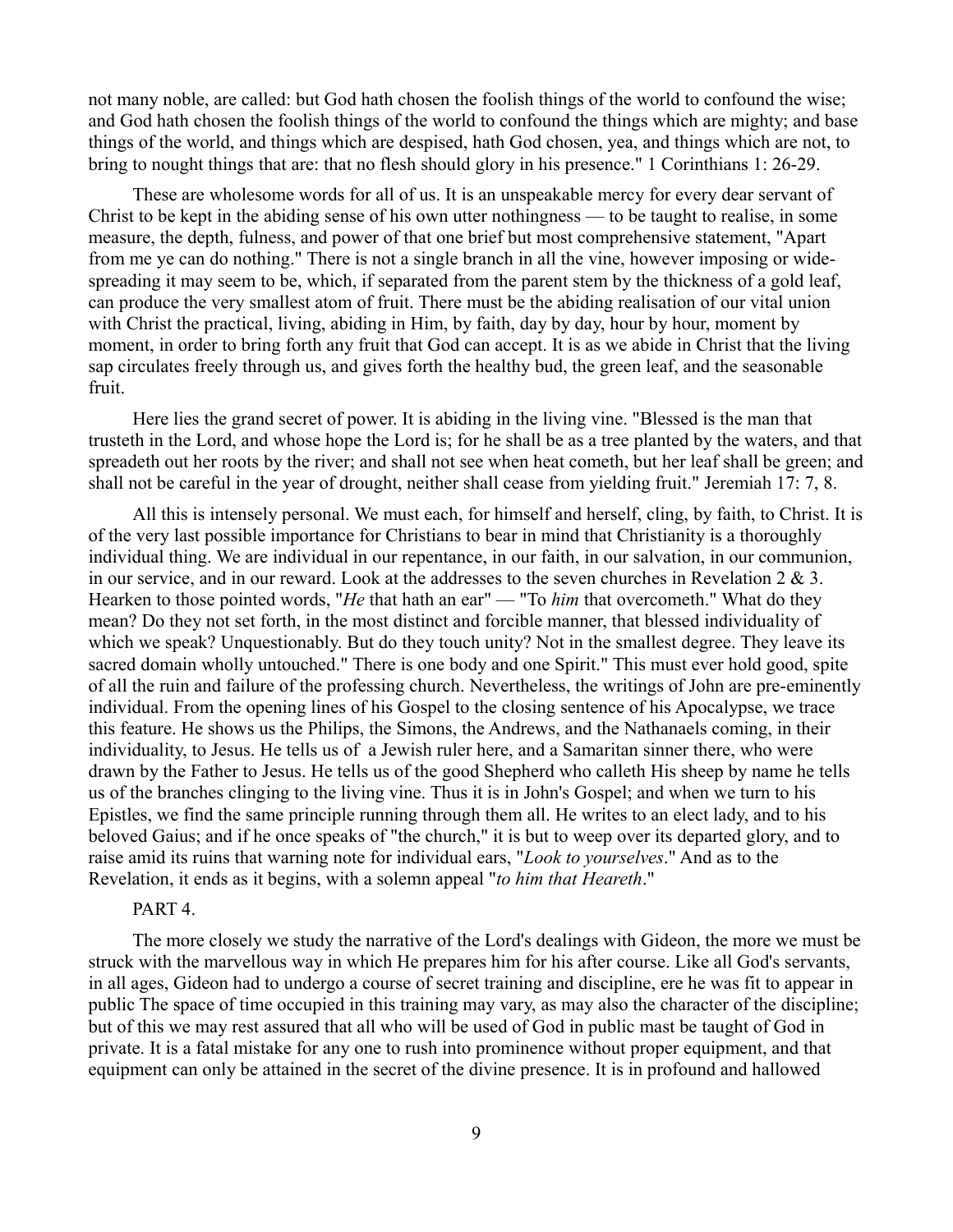retirement with God that vessels are filled and instruments fitted for His work.

Let us never forget this. Moses had to spend forty years at "the back side of the desert" ere he was fit to enter upon his public career. David had to feed his father's flock, ere he was called to rule the nation of Israel. He slew a lion and a bear in secret, ere he was called to slay Goliath in public. The great apostle of the Gentiles spent three years in Arabia, notwithstanding his very remarkable conversion and call. The apostles spent three years and a half in companionship with their Master, and then had to tarry until they were endued with power from on high. Thus it has been with all those who have ever been called to occupy a prominent place in the Lord's work; and even the blessed Master Himself — though surely needing no training or discipline, inasmuch as He was ever perfect — to set us an example, spent thirty years in retirement ere He came forth in public.

All this is full of most wholesome instruction for our souls. Let us seek to take it in and profit by it. No one can ever get on in public work without this private teaching in the school of Christ. It is this which gives depth, solidity, and mellowness to the character. It imparts a tone of reality and a fixedness of purpose most desirable in all who engage in any department of the Lord's work. It will invariably be found that where anyone goes to work without this divine preparation, there is shallowness and instability, There may perhaps, for a time, be more flash and show in those superficial characters than in those who have been educated in the school of Christ: but it never lasts. It may create a momentary sensation, but it soon passes away like the morning cloud or the early dew. Nothing will stand but that which is the direct result of private communion with God — secret training in His presence — the excellent discipline of the school of God.

Let us see how all this is exemplified in Gideon's case. It is very evident that this honoured servant was called to pass through deep exercises of soul before ever he took a single step in public action, yea before he ever unfurled the standard of testimony in his father's house. He had to begin with himself, with his own personal condition, with his own heart. Those who will be used for others must begin with themselves. So Gideon found it. Let us pursue his history.

"And the Lord said unto Gideon, Surely I will be with thee, and thou shalt smite the Midianites as one man. And he said unto him, If now I have found grace in thy sight, then show me a sign that thou talkest with me. Depart not hence, I pray thee, until I come unto thee, and bring forth my present, and set it before thee. And he said, I will tarry till thou come again. And Gideon went in and made ready a kid, and unleavened cakes of an ephah of flour; the flesh he put in a basket, and he put the broth in a pot, and brought it out unto him under the oak, and presented it. And the angel of God said unto him, Take the flesh and the unleavened cakes; and lay them upon this rock, and pour out the broth. And he did so. Then the angel of the Lord put forth the end of the staff that was in his hand, and touched the flesh and the unleavened cakes; and there rose up fire out of the rock and consumed the flesh and the unleavened cakes. Then the angel of the Lord departed out of his sight. And when Gideon perceived that he was an angel of the Lord, Gideon said, Alas, O Lord God! for because I have seen an angel of the Lord face to face. And the Lord said unto him, Peace be unto thee; fear not: thou shalt not die." Judges 6: 16-23.

Here we reach a profoundly interesting stage of Gideon's preparatory course. He is called to enter practically and experimentally into the great and universal law for the servants of God, namely, "When I am weak, then I am strong." This is a most precious law, and one which forms an indispensable element in the education of all Christ's servants. Let no one imagine that he can ever be used in the Lord's work, or ever make progress in the divine life, without some measure of real entrance into this invaluable principle We hold it to be absolutely essential in forming the character of the true servant of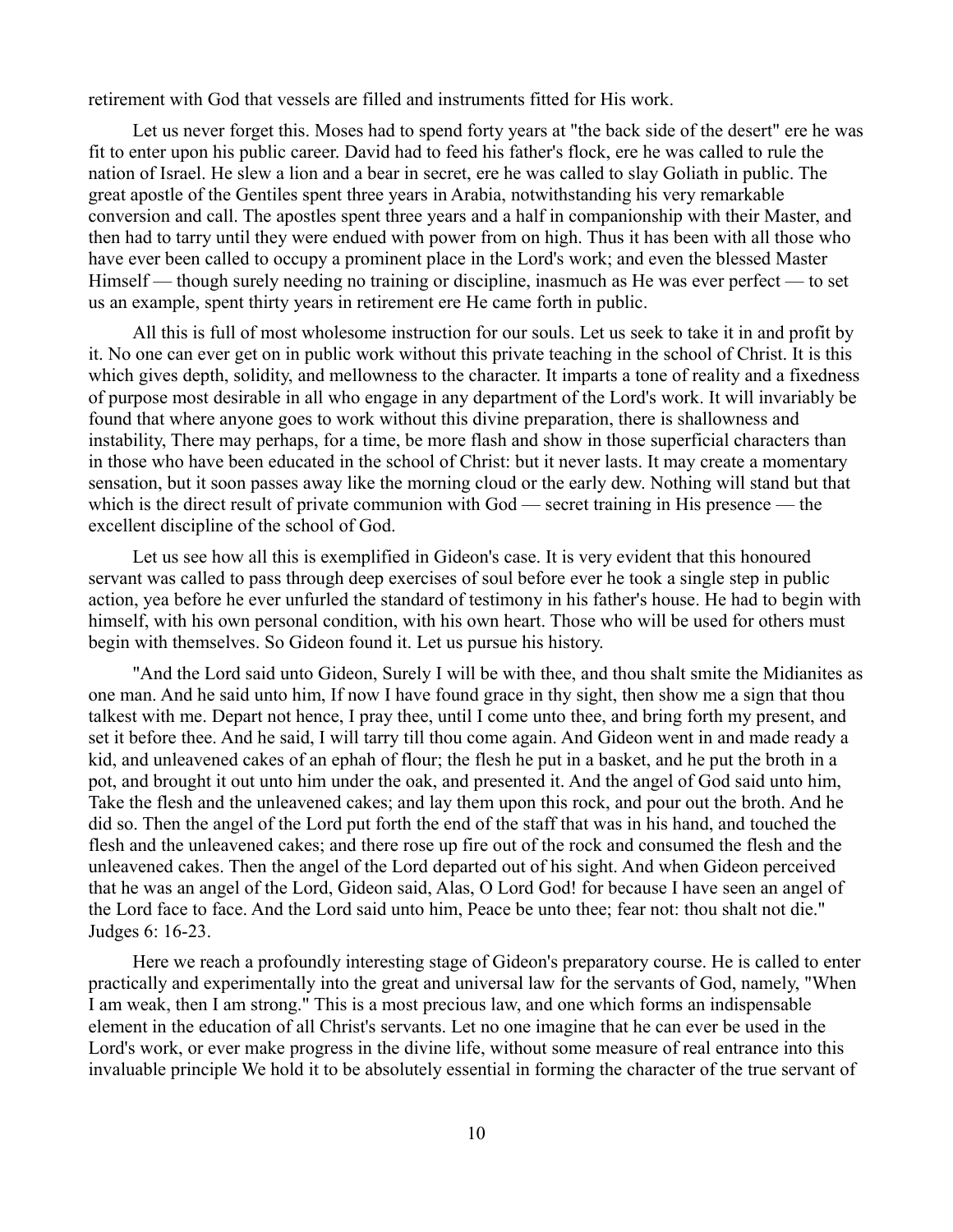Christ. Where it is not known, where it has not been felt, where it has not been, to some extent, realised, there is sure to be unsubduedness, unbrokenness, self-occupation, in some form or another. There will be more or less of self-confidence, and various points and angles turning up, here and there, and acting as a sad hindrance to all that is good, useful, and holy.

On the other hand, when one has learnt that great family motto quoted above — when one has learnt, in the divine presence to say, "When I am weak, then I am strong" — when nature has been weighed in the balance of the sanctuary, there you will always find a measure of brokenness, softness, and tenderness of spirit; and not only so, but also largeness of heart, and readiness for every good work, and that lovely elasticity of mind which enables one to rise above all those petty selfish considerations which so sadly hinder the work of God. In short, the heart must first be broken, then made whole; and, being made whole, be undividedly given to Christ and to His blessed service. It is impossible to run the eye along the brilliant array of Christ's workmen, and not see the truth of this. Moses, Joshua, David, Isaiah, Jeremiah, Ezekiel, and Daniel, in Old Testament times; and Peter, Paul, and John, in those of the New, all stand before us as vivid illustrations of the value of broken material. All those beloved and honoured servants had to be broken in order to be made whole — to be emptied in order to be filled to learn that, of themselves, they could do nothing, in order to be ready, in Christ's strength, for anything and everything.

Such is the law of the household — the law of the vineyard — the law of the kingdom. So Gideon found it in his day. His "alas!" was followed by Jehovah's "Peace; fear not," and then he Was ready to begin. He had been brought face to face with the angel of God, and there he learnt not only that his family was poor in Manasseh, and he the least in his father's house, but that in himself he was perfectly powerless, and that all his springs must be found in the living God. Priceless lesson this, for the son of Joash, and for us all! a lesson not to be learnt in the schools and colleges of this world, but only in the deep and holy retirement of the sanctuary of God.

And now let us see what was Gideon's first act after his fears were hushed, and his soul filled with divine peace. His very first act was to build an altar. "Then Gideon built an altar there unto the Lord, and called it Jehovah-shalom: unto this day it is yet in Ophrah of the Abi-ezrites." He takes the happy place of a worshipper, and his worship is characterised by the revelation of the divine character. He calls his altar by that precious title, "The Lord send peace." He had gone through many and deep exercises of soul-exercises which none can know save those who are called out into a prominent place amongst God's people. He felt the ruin and the weakness of all around him. He felt the fallen and humiliating condition of his beloved people. He felt his own littleness, yea his own emptiness and nothingness. How could he come forward? How could he smite the Midianites? How could he save Israel? Who was sufficient for these things? It is all very well for those persons who live an easy, irresponsible kind of life; who know not the toils, the cares, and anxieties connected with the public service of Christ and the testimony for His name in an evil day. These know nothing of Gideon's painful exercises of soul; nothing of the pressure upon his spirit as he looked forth from beneath the shade of his father's oak tree, and contemplated the dangers and responsibilities of the battle-field. They can enter but feebly into the meaning of those words of one high up in the school of Christ, "We had the sentence of death in ourselves that we should not trust in ourselves, but in God who raiseth the dead."

These are weighty words for all Christ's servants; but we must be His servants in reality, in order to enter into their deep significance. If we are content to live a life of indolence and ease, a life of selfseeking and self-pleasing, it is impossible for us to understand such words, or indeed to enter into any of those intense exercises of soul through which Christ's true-hearted servants and faithful witnesses, in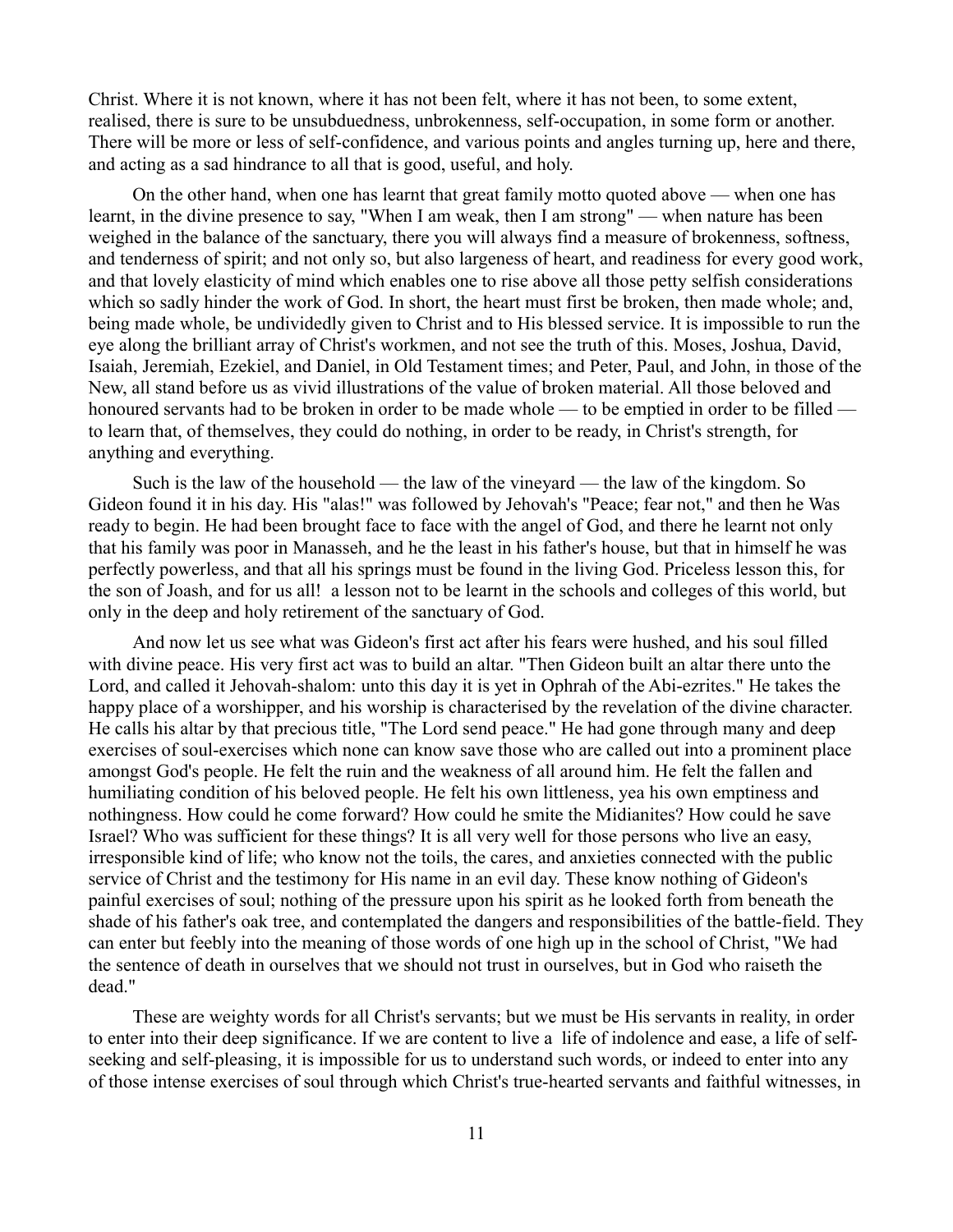all ages, have been called to pass. We invariably find that all those who have been most used of God in public have gone through deep waters in secret. It is as the sentence of death is written practically upon *self*, that the power of resurrection life in Christ shines out. Thus Paul could say to the Corinthians, "Death worketh in us; but life in you." Marvellous words! Words which let us into the profound depths of the apostle's ministry. What a ministry must that have been which was carried on upon such a principle as this! What power! what energy!

Death working in the poor earthen vessel, but streams of life, heavenly grace, and spiritual power flowing into those to whom he ministered.

This, reader, we may depend upon it, is the true secret of all effective ministry. It is an easy matter to talk about ministry; to set up to be ministers of Christ; but oh! how has the professing church departed from the divine reality of ministry! Alas! the heart sinks at the bare thought of it. Where are the Pauls, the Gideons, and the Joshuas? Where are the deep heart searchings and profound soul exercises which have characterised Christ's servants in other days? We are flippant and wordy, shallow and empty, self-sufficient and self-indulgent. Need we wonder at the small results? How can we expect to see life working in others when we know so little about death working in us?

May the eternal Spirit stir us all up, and work in us a more powerful sense of what it is to be the true-hearted, single-eyed, devoted servants of Jesus Christ!

#### PART<sub>5</sub>

We are now to contemplate Gideon called forth into action. He has received his commission from Jehovah. His questions have been answered, his fears hushed, his heart tranquillised, and he is enabled to build an altar. All this had reference to his own personal condition, to the state of his own soul, to the attitude of his own heart as in the sight of God.

Thus it must ever be. We must all begin in this way, if we are ever to be used of God to act on others. We must have to do with God in the secret of our own souls, else we shall prove to be but sorry workmen in the sequel. All who go forth in public work, without this secret training, are sure to prove flimsy and shallow. Self must be measured in the divine presence. We must learn that nature is of no account in the Lord's work. "Not by might, nor by power, but my Spirit, saith the Lord of hosts." Zechariah 4: 6.

It was not until Gideon had gone through somewhat of this holy discipline in secret that he was led out into service. And let us carefully note where he had to commence. "It came to pass the same night, that the Lord said unto him, Take thy father's young bullock, even the second bullock of seven years old" — for Jehovah knew how many bullocks Joash had, and the age of each — "and throw down the altar of Baal that thy father hath, and cut down the grove that is by it. And build an altar unto the Lord thy God upon the top of this rock, in the ordered place, and take the second bullock, and offer a burnt sacrifice with the wood of the grove which thou shalt cut down."

Here we see that Gideon had to begin *at home*. He was called to unfurl the standard of testimony in the very bosom of his family — in the very centre of his father's house. This is intensely interesting, and deeply practical. It teaches a lesson to which we should all bend our ears and apply our hearts. Testimony must begin at home. It will never do to rush forth into public work while our private and domestic ways are anything but what they ought to be. It is useless to set about throwing down the altar of Baal in public, while the selfsame altar remains standing at home.

This is of the very last possible importance. We are all of us imperatively called upon to show piety at home. Nothing is more sorrowful than to meet with persons who, abroad amongst their fellow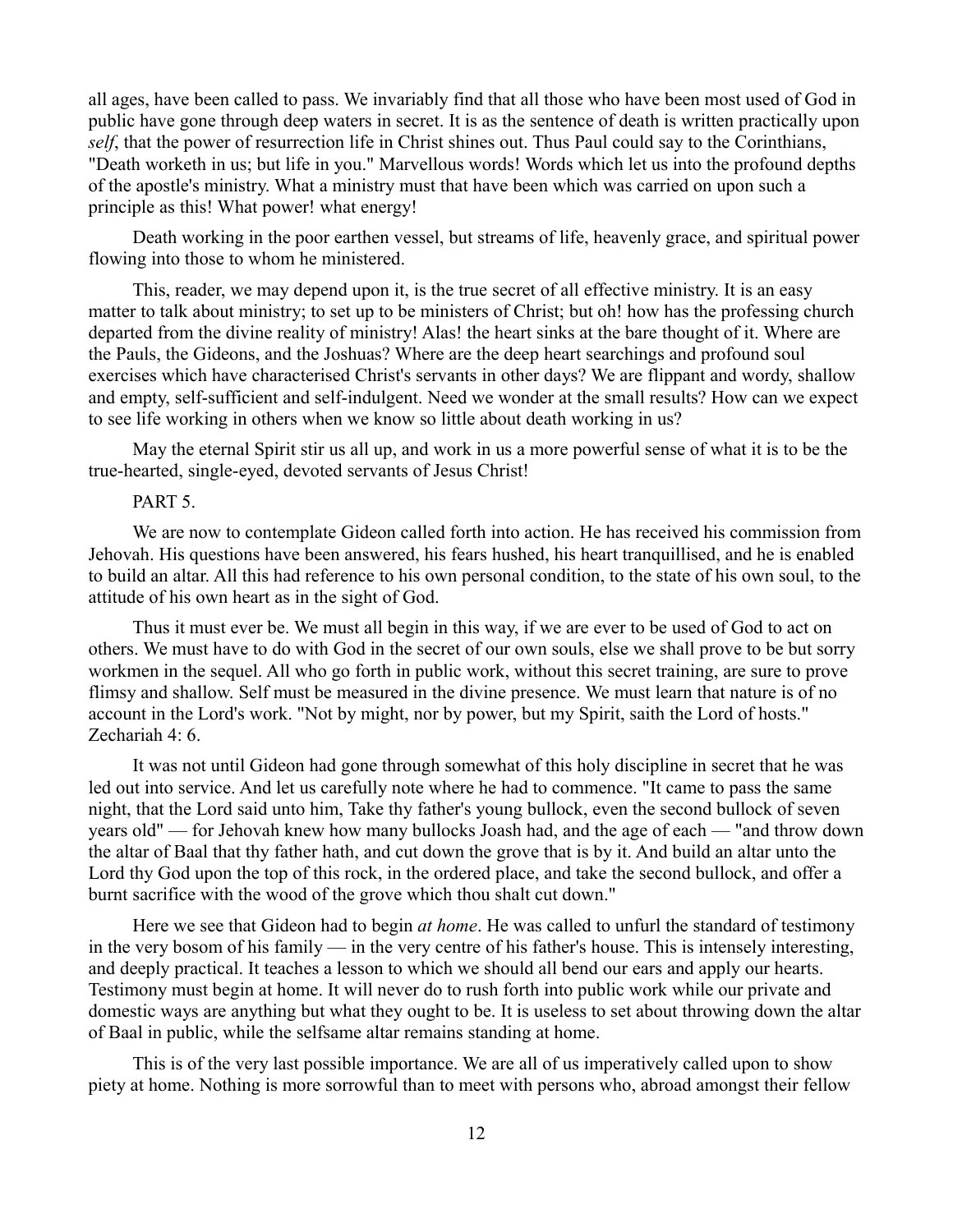men or their fellow Christians, are marked by a high tone of spirituality — a style of speaking which would lead one to suppose them far beyond the ordinary level of Christians, and yet when you come to close quarters with them — when you become acquainted with their private life and ways, their actual history from day to day, you find them very far indeed from bearing testimony for Christ to those with whom they come in contact. This is most deplorable. It dishonours the Lord Jesus, grieves the Spirit, stumbles and repulses young believers, gives occasion to the enemy to speak reproachfully, and to our brethren to speak doubtfully, of us. Surely these things ought not to be. There ought to be a testimony yielded at home. Those who see most of us should see most of Christ in us. Those who know us best ought best to know that we are Christ's. But alas! how often is it otherwise! How often does it happen that the home circle is just the place where we least exhibit the lovely traits of Christian character! The wife or the husband, the parent or the child, the brother or the sister, the master or the servant, the fellow servant or some other companion in daily life, is just the one in whose sight we least display the beauteous fruits of divine life. It is in private life that all our weak points come out — our oddities and peculiarities, our silly tendencies and sinful tempers: instead of which it ought to be in that very sphere that the grace of Jesus is most faithfully manifested.

Christian reader, let us not turn away from the word of reproof, of admonition, or exhortation. It may not be pleasant; but, we may rest assured it is salutary. It may not be agreeable to the flesh; but it is wholesome to the soul. We are called, like Gideon, to begin at home, if we would prove helpful to our brethren, or act effectively against the common foe.

No doubt, there are difficulties involved in this home testimony. It is often very hard, for example, for a child to bear witness against the worldliness of a parent, or of the whole family; but where there is humility of mind and simple dependence upon God, He maintains and carries us through marvellously. One thing is certain, there is nothing like decision. "The first blow is half the battle," yea, the whole battle is often gained by a single blow, when that blow is dealt in full communion with the mind of Christ.

On the other hand, where there is weakness and vacillation — playing fast and loose with the truth of God, trifling with divine principles and one's own conscience, a looking at consequences and a weighing of probable results — there the enemy is sure to have the upper hand, and the testimony altogether fails. God acts with those who act for Him. This is the grand secret of their success; but where the eye is not single, there is no real progress, no divine result.

Here is where so many of us signally fail. We are not whole hearted, not decided, not thoroughly out — and out for Christ. Hence there is no result for God, no action on others. We have no idea of what may be accomplished by a single devoted heart, one earnest and energetic soul. Such an one may be used to raise up a standard round which thousands will flock who might never have had the courage or energy to unfurl the standard themselves.

Look at Gideon. See how he wrought for God, and how God wrought with him. "Then Gideon took ten men of his servants, and did as the Lord had said unto him; and so it was, because he feared his father's household, and the men of the city, that he could not do it by day, that he did it by night. And when the men of the city rose early in the morning, behold, the altar of Baal was cast down, and the grove was cut down that was by it, and the second bullock was offered upon the altar that was built. And they said one to another, Who hath done this thing? And when they inquired and asked, they said, Gideon the son of Joash hath done this thing. Then the men of the city said unto Joash, Bring out thy son, that he may die; because he hath cast down the altar of Baal, and because he hath cut down the grove that was by it."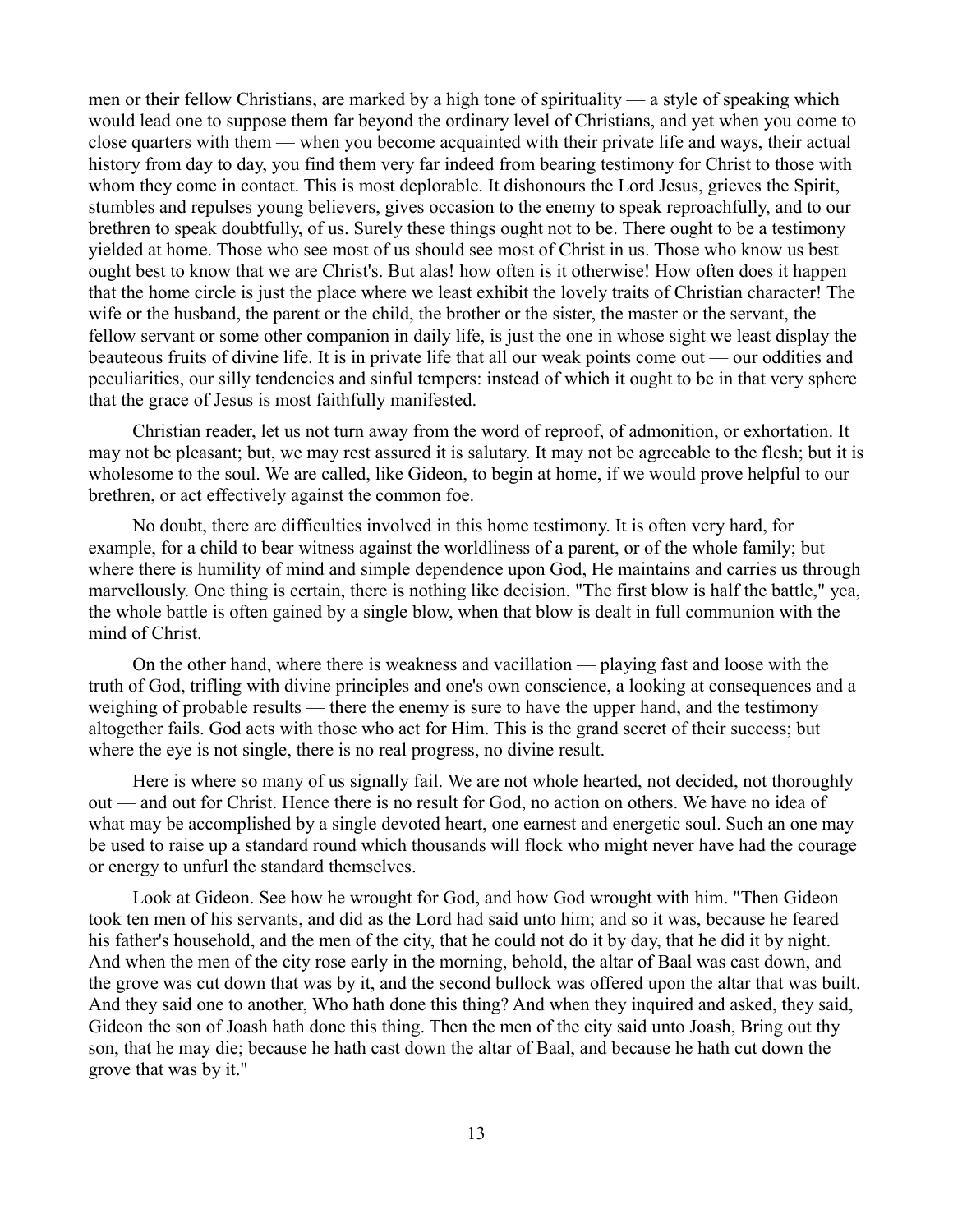This is what we may call striking at the very root of the matter. The worship of Baal is completely overturned. This was no trifle. We have little idea of what it cost the son of Joash to do this thing; but, by the grace of God, he did it. True it may have been with fear and trembling, still he did it. He dealt one vigorous blow at the entire system of Baal, and it crumbled into dust beneath his feet. No half measures would have availed. It would have been of no possible use to pick a stone, here and there, out of the idol's altar; the whole fabric had to be overturned from its very foundation, and the idol itself degraded in the very presence of its deluded worshippers. A bold decisive stroke was needed, and that stroke was given by the hand of Gideon the son of Joash, God's "mighty man of valour."

There is nothing, we repeat, like plain decision — bold, uncompromising faithfulness for Christ, cost what it may. Had Gideon been less decided, had his line of action been less thorough, his father Joash would not have been so perfectly won over. It needed just such a method of dealing with Baal to convince a rational person that the worship of such a god was a sham and a falsehood. "And Joash said unto all that stood against him, Will ye plead for Baal? *will ye save him*? he that will plead for him, let him be put to death whilst it is yet morning: if he be a god, let him plead for himself, because one hath cast down his altar. Therefore on that day he called him Jerubbaal, saying, Let Baal plead against him, because he hath thrown down his altar."

This was very simple reasoning, "If he be a god, let him plead for himself." Gideon's decided course had brought matters to a point. Baal was either a reality or a most complete delusion. If the former, let him plead for himself. If the latter, who would think of pleading for him? Nothing could be simpler. Gideon's action was a complete success. The worship of Baal was overturned; and the worship of Jehovah Elohim set up instead.

Thus we see that the divine work in the soul of Gideon is making very rapid but very real progress. He is conducted from strength to strength. How little idea had he, when first the divine voice fell on his ear, that, in so short a time, he would take so bold a step. If anyone had said to him, then, "In a few hours you will overturn the worship of Baal in the very midst of your father's house," he would not have believed it. But the Lord led him along, step by step, gently yet firmly; and as the heavenly light broke in upon his soul his confidence and courage grew.

Thus it is the Lord ever deals with His servants. He does not expect them to run before they have learnt to walk; but where the heart is true, and the purpose honest and firm, He graciously supplies the needed strength, moment by moment. He causes mountains of difficulty to remove, rolls away many a dark and heavy cloud, fortifies the heart, and girds up the loins of the mind, so that the very feeblest are armed with giant strength, and the coward heart filled with wonder, love, and praise at the triumph of divine grace.

All this is illustrated with great vividness in Gideon's interesting story. No sooner had he levelled Baal's altar, than he was called to encounter Midian's hosts. "Then all the Midianites and the Amalekites and the children of the east were gathered together, and went over, and pitched in the valley of Jezreel. But the Spirit of the Lord came upon Gideon, and he blew a trumpet, and Abi-ezer was gathered after him. And he sent messengers throughout all Manasseh, who also was gathered after him; and he sent messengers unto Asher, and unto Zebulun, and unto Naphtali; and they came up to meet them."

In short there was a thorough awakening. The tide of spiritual energy rose majestically, and bore hundreds and thousands upon its bosom. The work which had begun in Gideon's heart was extending itself far and wide, throughout the length and breadth of the land. The Spirit of the Lord was displaying His mighty energy, and multitudes were stirred up to gather round the standard which the hand of faith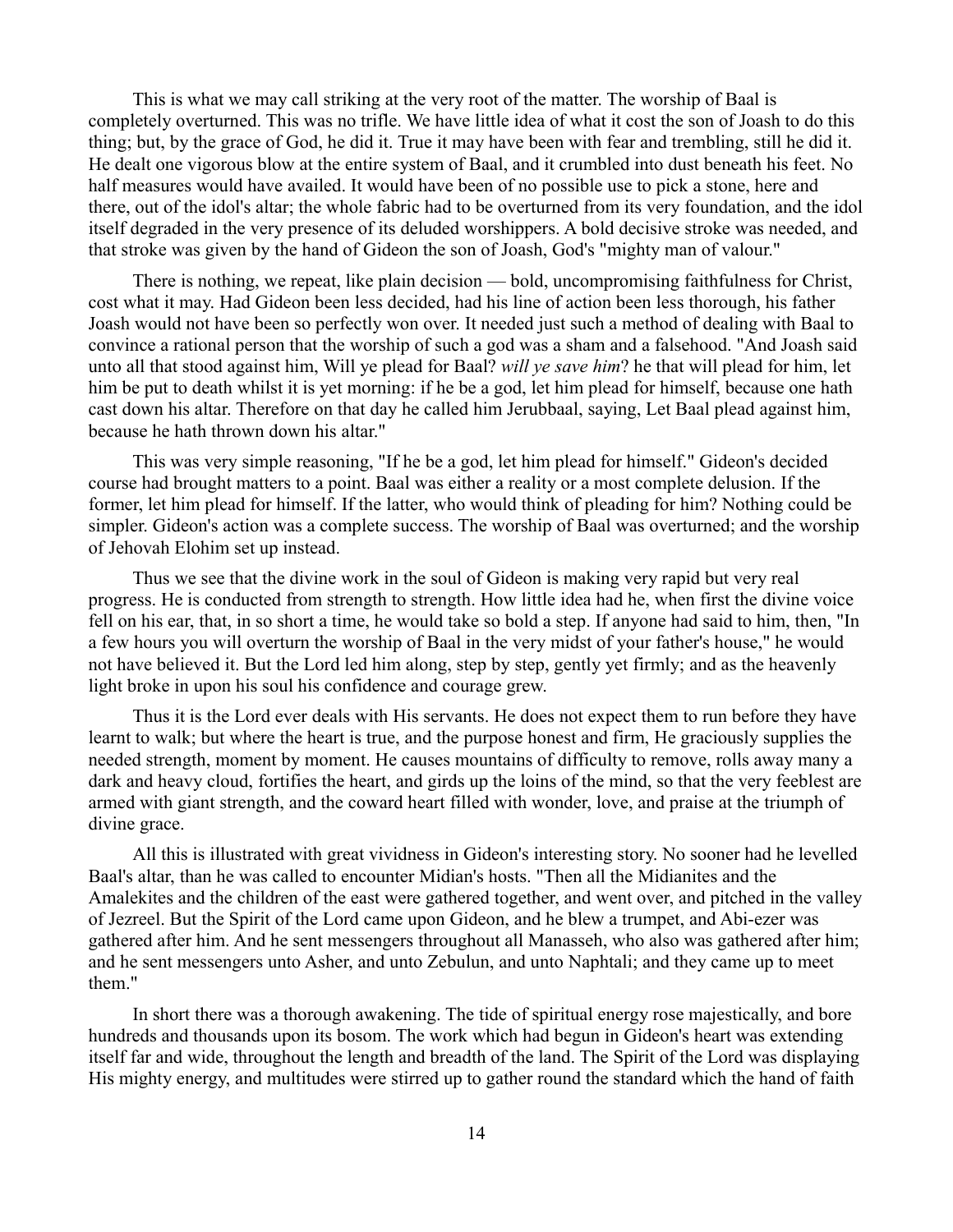had unfurled.

But just at this point, it would seem that Gideon's faith needed fresh confirmation. It may be his spirit was overawed when he saw the mighty host of the uncircumcised mustering before him; and then, for a moment, his courage failed, and his heart craved a fresh sign from the Lord. "And Gideon said unto God, If thou wilt save Israel by mine hand, *as thou hast said*" — alas! the poor heart can place its unbelieving "if" right in front of the word of God who cannot lie — "behold, I will put a fleece of wool in the floor; and if the dew be on the fleece only, and if it be dry upon all the earth beside, *then shall I know* that thou wilt save Israel by mine hand, *as thou hast said*."

How marvellous! And yet we need not marvel if we know aught of our own hearts. Anything for the poor human heart but the naked word of the living God. A sign, a token, something that the eye can see. The word of God is not enough for unbelieving nature.

But oh! the matchless grace of God! His unupbraiding love! His tender considerateness! He graciously meets the weakness of His poor servant, for "It was so: for he rose up early on the morrow, and thrust the fleece together, and wringed the dew out of the fleece, *a bowlfull of water*." What condescending grace! Instead of severely rebuking Gideon's unbelieving "if," He graciously confirms his wavering faith by superabounding evidence.

And yet all this sufficed not. Gideon seeks still further confirmation. "And he said unto God, Let not thine anger be hot against me, and I will speak but this once. Let me prove, I pray thee, but this once with the fleece; let it now be dry only upon the fleece, and upon all the ground let there be dew. And God did so that night: for it was dry upon the fleece only, and there was dew upon all the ground." Such is the abounding grace and exhaustless patience of the God with whom we have to do. For ever adored be His holy name! Who would not trust Him, and love Him, and serve Him?

# PART<sub>6</sub>.

We shall now ask the reader to open his Bible at Judges 7. Here Gideon's companions are brought before us; and their history, as well as that of their leader, is full of interest and profit for us. They had to be trained and tested as well as he. Let us ponder the narrative.

"Then Jerubbaal, who is Gideon, and all the people that were with him, rose up early and pitched beside the well of Harod: so that the host of the Midianites were on the north side of them, by the hill of Moreh in the valley. And the Lord said unto Gideon, The people that are with thee are too many for me to give the Midianites into their hands, lest Israel vaunt themselves against me, saying, Mine own hand hath saved me."

The clear and soul-stirring blast of Gideon's trumpet had drawn around him a very large and imposing company; but this company had to be tested. It is one thing to be moved by the zeal and energy of some earnest servant of Christ, and it is quite another thing to possess those moral qualities which alone can fit a man to be an earnest servant himself. There is a vast difference between following in the wake of some devoted man of God, and walking with God ourselves — being propped up and led on by the faith and energy of another, and leaning upon God in the power of individual faith for ourselves.

This is a serious consideration for all of us. There is always great danger of our being mere imitators of other people's faith; of copying their example without their spiritual power; of adopting their peculiar line of things without their personal communion. All this must be carefully guarded against. We specially warn the young Christian reader against it. Let us be simple, and humble, and real. We may be very small, our sphere very narrow, our path very retired; but it does not matter in the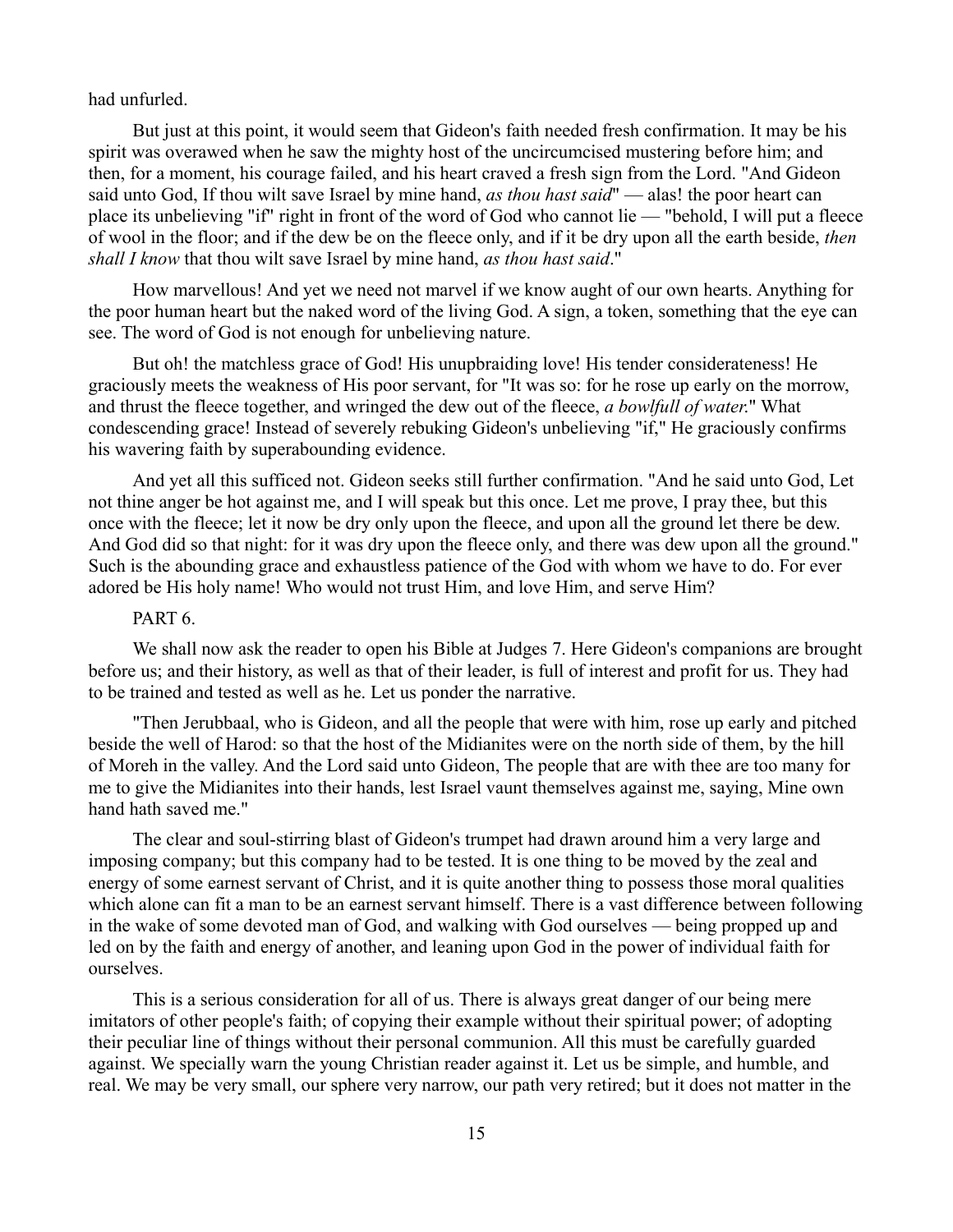least, provided we are precisely what grace has made us, and occupying the sphere in which our blessed Master has set us, and treading the path which He has opened before us. It is by no means absolutely necessary that we should be great, or prominent, or showy, or noisy in the world; but it is absolutely necessary that we should be real and humble, obedient and dependent. Thus our God can use us, without fear of our vaunting ourselves; and then, too, we are safe, peaceful, and happy. There is nothing more delightful to the true Christian, the genuine servant of Christ, than to find himself in that quiet, humble, shady path where *self* is lost sight of, and the precious light of God's countenance enjoyed — where the thoughts of men are of small account, and the sweet approval of Christ is everything to the soul.

Flesh cannot be trusted. It will turn the very service of Christ into an occasion of self-exaltation. It will use the very name of him who made Himself nothing in order to make itself something. It will build up its own reputation by seeming to further the cause of Him who made Himself of none. Such is flesh! Such are we in ourselves! silly, self-exalting creatures, ever ready to vaunt ourselves, while professing to be nothing in ourselves, and to deserve nothing but the flames of an everlasting hell.

Need we marvel at the testing and proving of Gideon's companions? All must be tested and proved. The service of Christ is a very solemn and a very holy thing; and all who take part therein must be self ; judged, self-distrusting, and self-emptied; and not only so, but they must lean, with unshaken confidence, upon the living God, These are the grand qualities that go to make up the character of the true servant of Christ, and they are strikingly illustrated on the page of inspiration which now lies open before us.

Let us proceed with the narrative.

"The people that are with thee are too many for me to give the Midianites into their hands...Now, therefore, go to, proclaim in the ears of the people, saying, Whosoever is fearful and afraid, let him return and depart early from mount Gilead. And there returned of the people twenty and two thousand; and there remained ten thousand."

Here the first grand test is applied to Gideon's host — a test designed to bring out the measure of the heart's simple confidence in Jehovah. A coward heart will not do for the day of battle; a doubting spirit will not stand in the conflict. The same principle is set forth in Deuteronomy 20: 8: "And the officers shall speak further unto the people, and they shall say, What man is there that is fearful and faint-hearted? let him go and return unto his house, lest his brethren's heart faint as well as his heart."

Faint heartedness is terribly contagious. It spreads rapidly. It withers the arm that should bear the shield, and paralyses the hand that should wield the sword. The only cure for this malady is simple confidence in God, a firm grasp of His faithfulness, a child-like trust in His word, true personal acquaintance with Himself. We must know God for ourselves, in such a way that His word is everything to us, and that we can walk alone with Him, and stand alone with Him in the darkest hour.

Reader, is it thus with thee? Hast thou this blessed confidence in God — this solid hold of His word? Hast thou, deep down in thy heart, such an experimental knowledge of God and His Christ as shall sustain thee even though thou hadst not the support or sympathy of another believer under the sun? Art thou prepared to walk alone in the world?

These are weighty questions, and we feel the need of pressing them upon the church of God at the present moment. There is a wide diffusion of the precious truth of God, and numbers are getting hold of it. Like the blast of Gideon's trumpet, so the clear testimony which has gone forth within the last few years has attracted many; and while we quite feel that there is real ground for thankfulness in this, we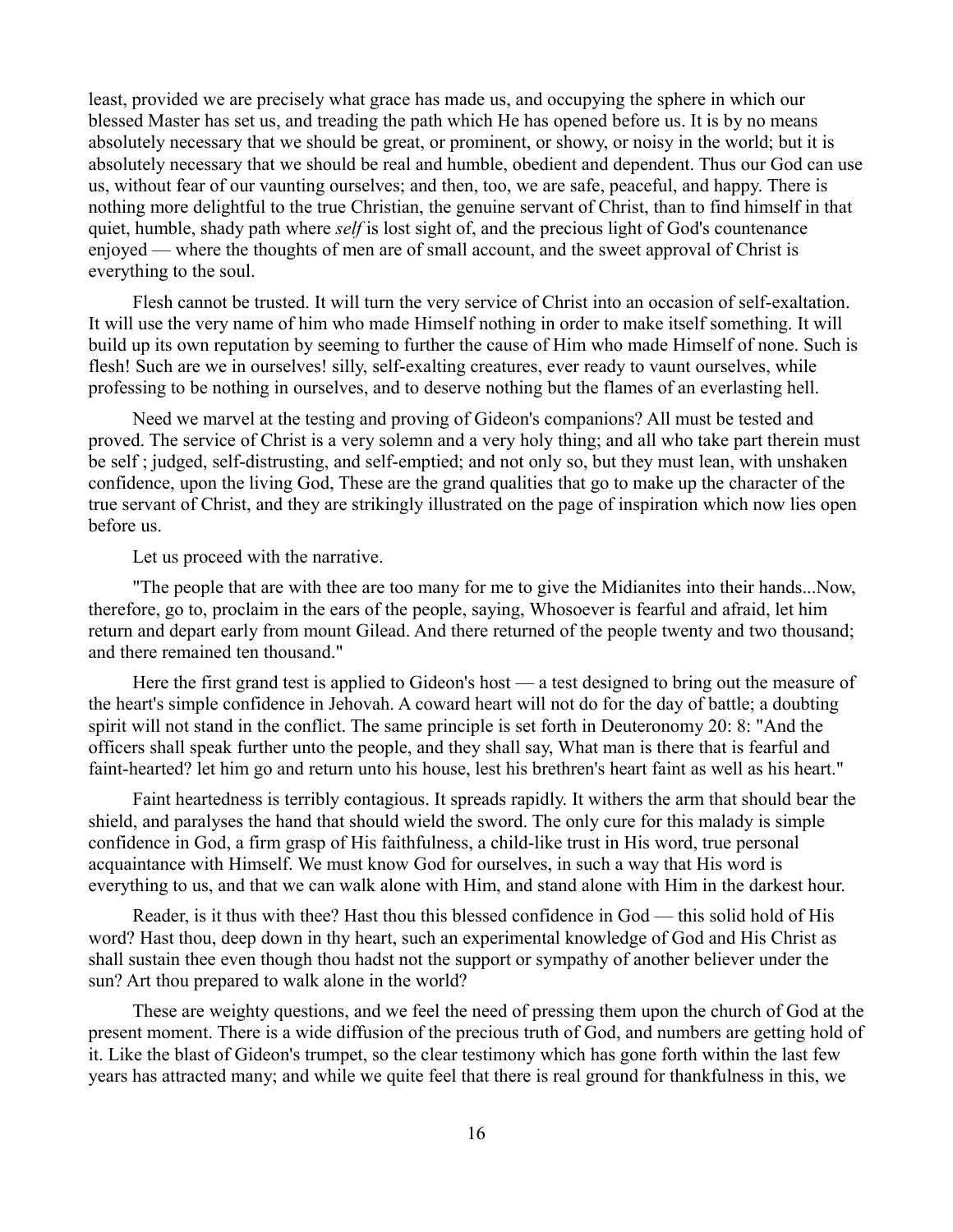also feel that there is ground for very serious reflection indeed. Truth is a most precious thing, if it be truthfully found: and truthfully held: but let us remember that in exact proportion to the preciousness of the truth of God is the moral danger of trafficking therein without a self judged heart and an exercised conscience. What we really need is faith — unfeigned, earnest, simple, faith, which connects the soul, in living power, with God, and enables us to overcome all the difficulties and discouragements of the way. Of this faith there can be no imitation. We must either possess it in reality or not at all. A sham faith will speedily come to the ground. The man who attempts to walk by faith, if he have it not must speedily totter and fall. We cannot face the hosts of Midian unless we have full confidence in the living God. "Whosoever is fearful and afraid, let him return." Thus it must ever be. None can go to battle save those who are braced up by a faith that grasps the unseen realities of eternity, and endures as seeing Him who is invisible. May this faith be ours, in larger measure, beloved reader.

It is full of instruction for the heart to notice the effect of the first test upon the host of Gideon. It thinned his ranks amazingly. "There returned of the people twenty and two thousand, and there remained ten thousand." This was a serious reduction. But it is far better to have ten thousand that can trust God than ten thousand times ten thousand who cannot. What avails a vast mass of unbelieving flesh? Nothing Of what use are numbers, if they be not energised by a living faith? None whatever. It is comparatively easy to flock around a standard raised by a vigorous hand; but it is a totally different thing to stand, in personal energy, in the actual battle. Nought but genuine faith can do this; and hence when the searching question is put "Who can trust God?" the showy ranks of profession are speedily thinned.

But there was yet another test for Gideon's companions. "And the Lord said unto Gideon, The people are yet too many; bring them down unto the water, and I will try them for thee there: and it shall be, that of whom I say unto thee, This shall go with thee, the same shall go with thee; and of whomsoever I say unto thee, This shall not go with thee, the same shall not go. So he brought down the people unto the water: and the lord said unto Gideon, Every one that lappeth of the water with his tongue, as a dog lappeth, him shalt thou set by himself; likewise every one that boweth down upon his knees to drink. And the number of them that lapped, putting their hand to their mouth, were three hundred men: but all the rest of the people bowed down upon their knees to drink water. And the Lord said unto Gideon, By the three hundred men that lapped will I save you, and deliver the Midianites into thine hand: and let all the other people go every man unto his place." Judges 7: 4-7.

Here then we have another great moral quality which must ever characterise those who will act for God and for His people, in an evil day. They must not only have confidence in God, but they must also be prepared to surrender self. This is a universal law in the service of Christ. If we want to swim in God's current, we must sink self; and we can only sink self in proportion as we trust Christ. Thus it stands ever. It is not, need we say, a question of salvation; it is a question of service It is not a question of being a child of God, but of being a proper servant of Christ. The thirty-one thousand seven hundred that were dismissed from Gideon's army, were just as much Israelites as the three hundred that remained; but they were not fitted for the moment of conflict; they were not the right men for the crisis. And why? Was it that they were not circumcised? Nay. What then? They could not trust God and surrender self. They were full of fear when they ought to have been full of faith. They made refreshment their object instead of conflict.

Here, reader, lay the true and only secret of their moral unfitness. God cannot trust those who do not trust Him and sink self. This is pre-eminently solemn and practical. We live in a day of easy profession and self-indulgence. Knowledge can, now-a-days, be picked up at very small cost. Scraps of truth can be gathered, second hand, in all directions. Truth which cost some of God's dear servants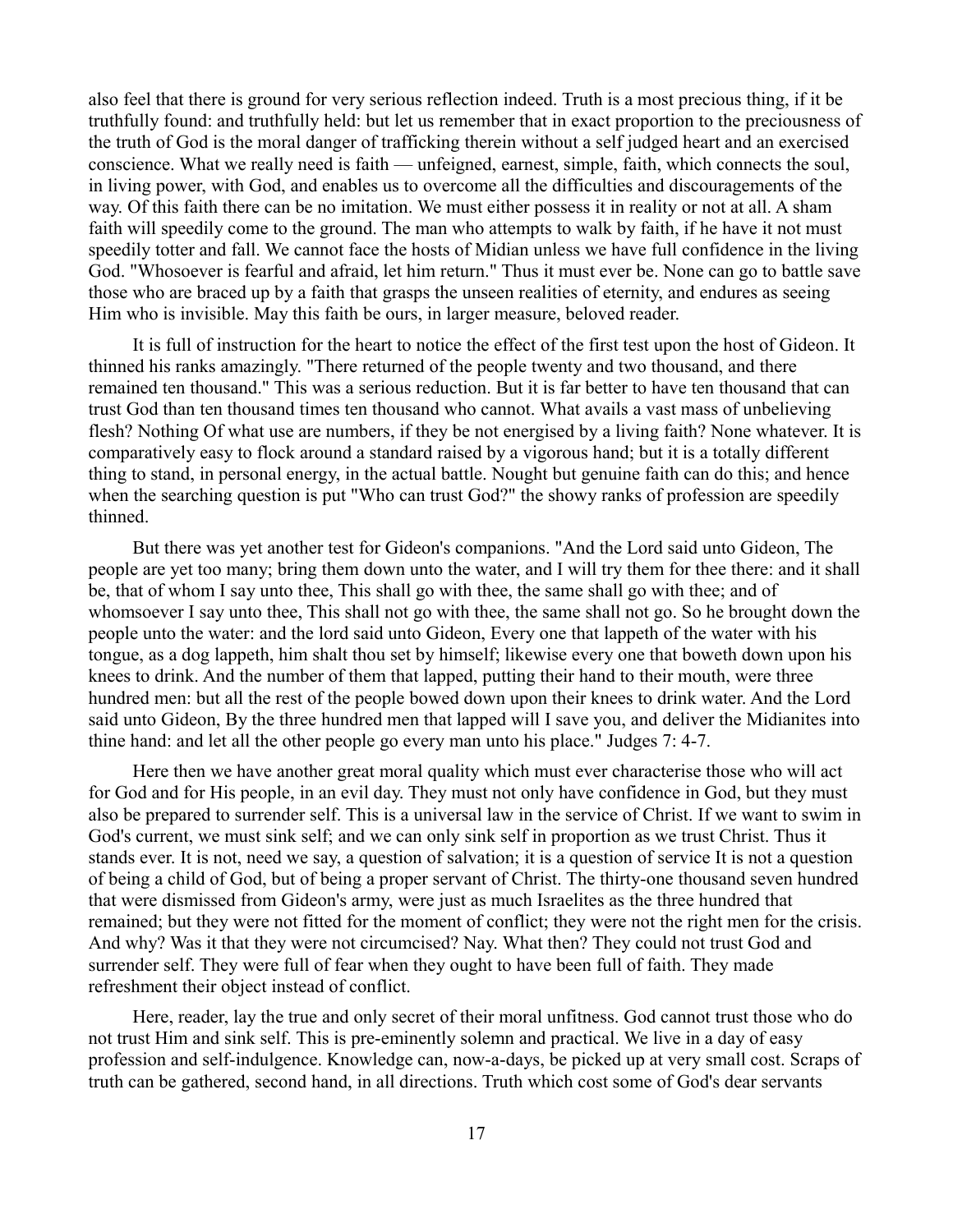years of deep soul ploughing and heart-searching exercise, is now in free circulation and can be intellectually seized and flippantly professed, by many who know not what soul ploughing or heartexercise means.

But let us never forget — yea, let us constantly remember — that the life of faith is a reality; service is a reality; testimony for Christ, a reality. And further let us bear in mind that if we want to stand for Christ in an evil day — if we would be men for the crisis, genuine servants, true witnesses then verily we must learn the true meaning of those two qualities, namely, confidence in God, and selfsurrender.

### PART 7.

There is something peculiarly striking in the fact that out of the many thousands of Israel, in the days of Gideon, there were only three hundred men who were really fit for conflict with the Midianites; only this small band fit for the occasion. This truly is a suggestive and admonitory fact. There were hundreds of thousands of true Israelites — truly circumcised sons of Abraham — members of the congregation of the Lord, who were by no means up to the mark, when it was a question of war to the knife with Midian — a question of genuine confidence in God and self-surrender. We are safe in saying that the men who were morally fitted for the grand crisis in the day of battle were not one in a thousand. How solemn! Not one in a thousand who could trust God and deny self.

Christian reader, is not this something worthy of deep and serious thought? Does it not, very naturally, suggest the inquiry as to whether it is otherwise at this moment? Is it not painfully evident that we live in a day in the which little is known of the blessed secret of confidence in God, and still less of the exercise of self-surrender? In point of fact, these things can never be rightly separated. If we attempt to divorce self-surrender from confidence in God, it will land us in the deep and dark delusions of monasticism, asceticism, or ritualism. It will issue in nature trying to subdue nature. This, we need hardly say, is the direct opposite of Christianity. This latter starts with the glorious fact that the *old self* has been condemned and set aside by the cross of Christ, and therefore it can be practically surrendered, every day, by the power of the Holy Ghost. This is the meaning of those fine words in Colossians 3, "Ye *are* dead, and your life is hid with Christ in God." He does not say, "Ye *ought to be* dead." No; but "ye *are* dead." What then? "Mortify your members which are on the earth." So also in the profound and precious teaching in Romans 6, "How shall we that are dead to sin, live any longer therein? Know ye not, that so many of us as were baptised into Jesus Christ were baptised into his death?" What then? "Likewise reckon ye also yourselves to be dead indeed unto sin, but alive unto God through Jesus Christ our Lord."

Here then lies the secret of all true surrender. If this be not understood and practically entered into, it will simply be *self* in one form trying to subdue *self* in another. This is a fatal delusion. It is a snare of the devil into which earnest souls are in imminent danger of falling, who sigh after holiness of life, but do not know the power of accomplished redemption, and the indwelling of the Holy Ghost are not built upon the solid foundation of Christianity.

We specially warn the reader against this deadly error. It distinctly savours of monasticism or asceticism. It clothes itself in the garb of pietism and sanctimoniousness, and is peculiarly attractive to a certain class of ardent spirits who long for victory over the lusts, passions, and tendencies of nature; but, not knowing how to attain it, are turning their back upon Christ and His cross, and betaking themselves to the resources of a spurious religion.

It is against this most mischievous and soul-destroying system that the apostle warns us, in such glowing words in Colossians 2. "Let no man," he says, "beguile you of your reward in a voluntary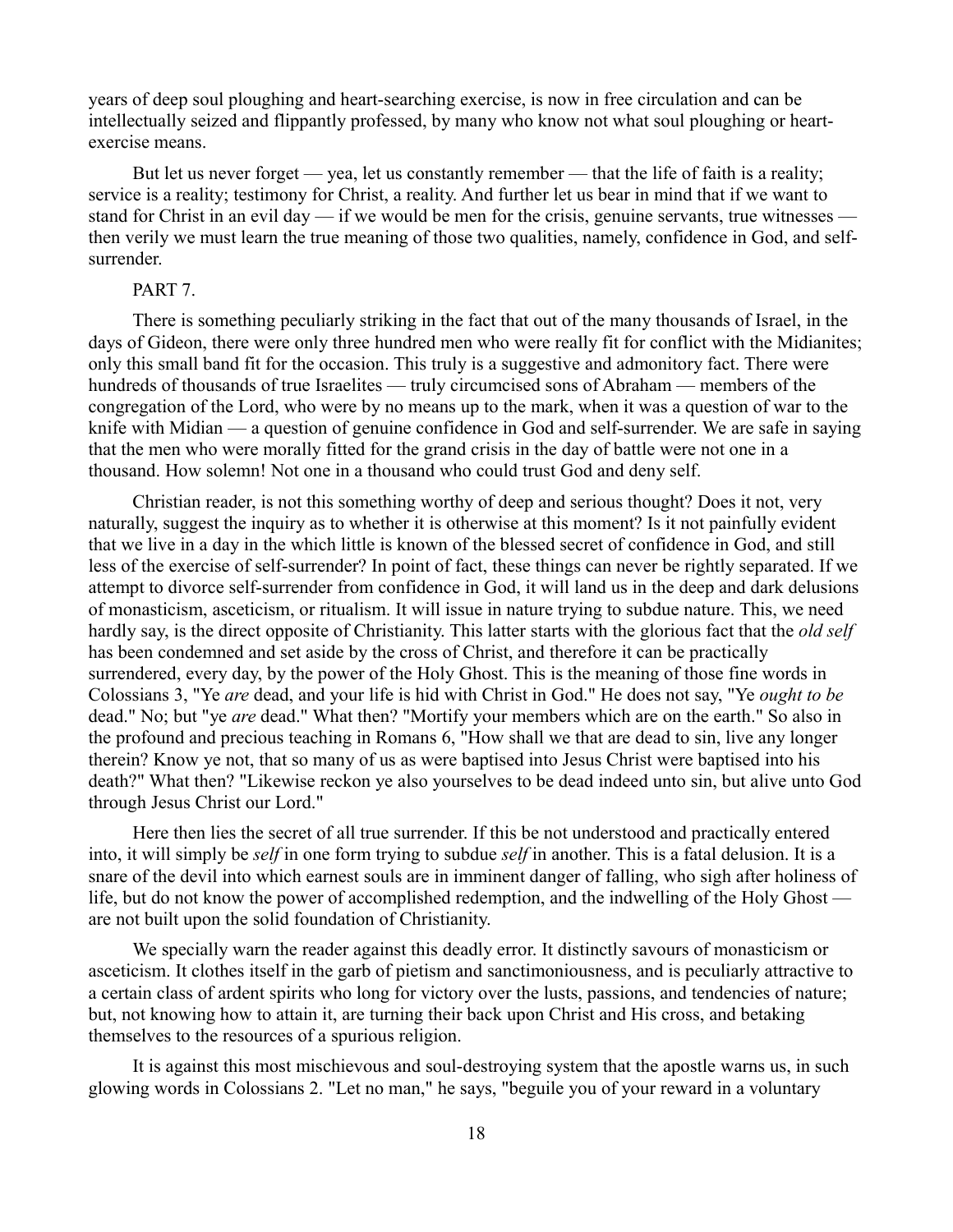humility and worshipping of angels, intruding into those things which he hath not seen, vainly puffed up by his fleshly mind, and not holding the head, from which all the body by joints and bands having nourishment ministered, and knit together, increaseth with the increase of God. Wherefore if ye be dead with Christ from the rudiments of the world, why, as though living in the world, are ye subject to ordinances" — such as, "touch not; taste not; handle not; which all are to perish with the using — after the commandments and doctrines of men? Which things have indeed a show of wisdom in will worship, and humility, and neglecting of the body; not in any honour to the satisfying of the flesh." Colossians 2: 18-23.

We deem it needful to say thus much lest any of our readers should at all mistake us on the subject of self-surrender. We desire it to be distinctly understood that the only possible ground of selfsurrender is the knowledge of accomplished redemption, and our union with Christ through the power of the Holy Ghost. This is the essential basis of all Christian conduct. In short, a known salvation is the basis; the Holy Ghost indwelling, the power; and the word of God, the directory of all true selfsurrender.

But what did Gideon and his companions know of these things? Nothing, as Christians now know them. But they had confidence in God, and further, they did not make their own refreshment their object, but simply took it up by the way as a means to an end. Herein they teach a fine lesson even to those whose privilege it is to walk in the full orbed light of New Testament Christianity. If they, in the dim twilight in which they lived, could trust God, and surrender self for the moment, even in measure; then what shall we say for ourselves who, with all our light and privileges, are so ready to doubt God and seek our own things?

Is it not painfully evident that, in this our day of light and privilege, there is but little moral preparedness for the path of service and conflict which we are called to tread? Alas! alas! we cannot deny it. There is a deplorable lack of genuine trust in the living God, and of the true spirit of selfsurrender. Here, we may rest assured, is the deep secret of the whole matter. God is not practically known and habitually trusted; self is exalted and indulged. Hence our unfitness for the warfare, our failure in the day of battle. It is one thing to be saved, and quite another thing to be a soldier. It is one thing to have our sins forgiven, and quite another to have our swords sharpened and our shields well up. There is a vast difference between talking about conflict and taking part therein; and we cannot shake off the painful conviction that, in this day of widely extended profession, the proportion of workmen and warriors would not be found a whit greater than it was in the days of Gideon and his companions. The fact is we want men of faith, and men of one idea, men whose hearts are fixed and their eyes single, men so absorbed with Christ and His cause that they have no time for aught beside. We greatly fear that, if the double test which was applied to Israel in the days of Gideon, were to be applied now to those who stand on the very highest platform of profession, the practical result would not differ very materially.

But we must draw this paper to a close, and shall therefore rapidly touch on two leading points, and then leave our readers to meditate closely upon the whole subject for themselves.

The close of Judges 7 shows us Gideon and his companions completely victorious. "The cake of barley bread," and "the broken pitchers," proved a match for all the power of the Midianites and the Amalekites, although the latter "lay along in the valley like grasshoppers for multitude, and their camels were without number, as the sand by the sea side for multitude." God was with the cake of barley bread and the pitchers, as He will ever be with those who are prepared to take the low place; prepared to be nothing, but to make Him their all in all; prepared to trust Him and to sink self. This, let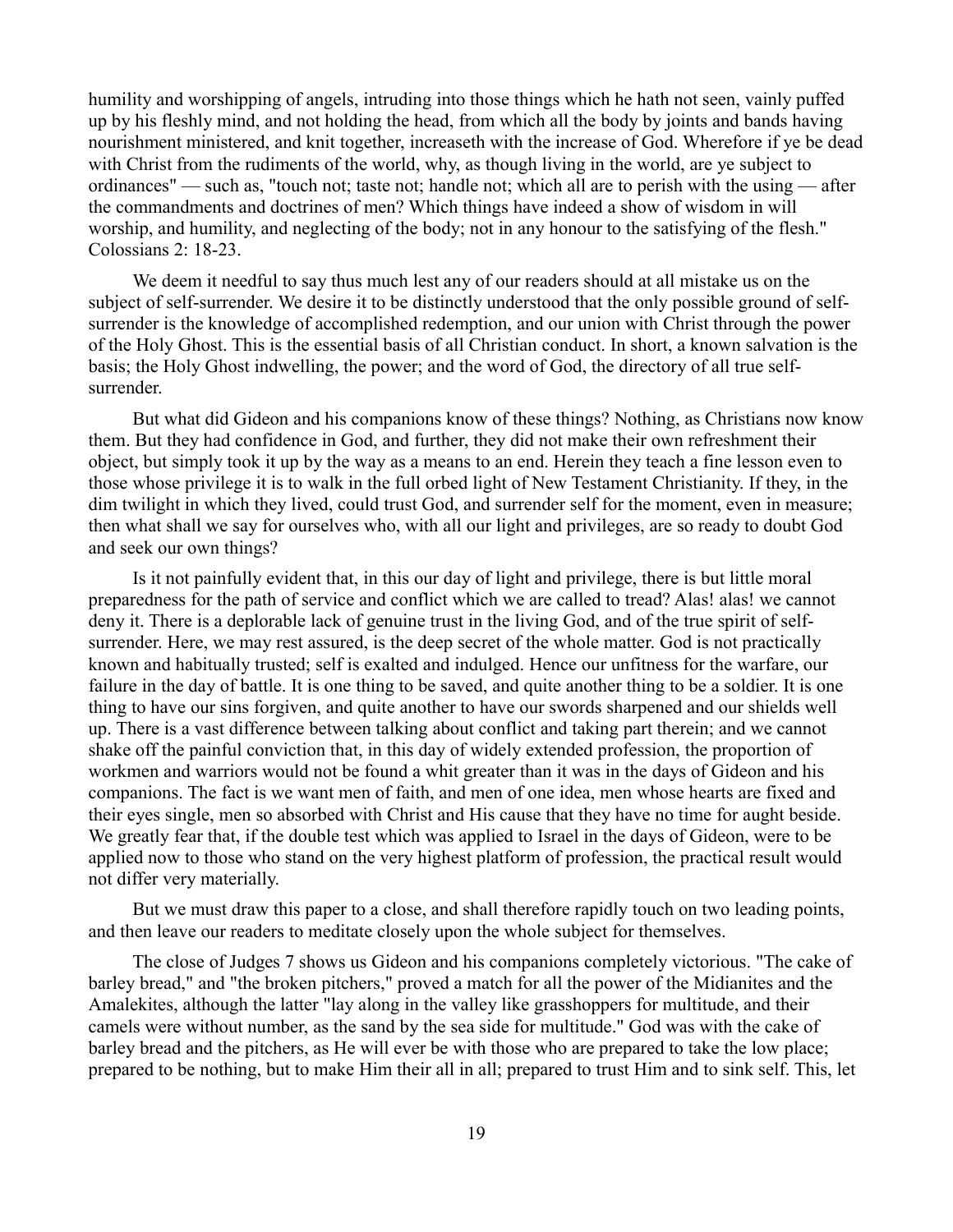it never be forgotten, is the great root principle in all service and in all conflict. Without it, we can never succeed; with it, we can never fail. It matters not what the difficulties, or what the numbers and power of our enemies, all must give way before the presence of the living God; and that presence will ever accompany those who trust Him and sink self.

Nor is this all. Not only is firm trust in God and self-surrender the secret of victory over external enemies; it is also the secret of overcoming, disarming, and melting down jealous and envious brethren, though these latter are often far more difficult to deal with than open enemies. Thus no sooner had Gideon reached the point of victory over the uncircumcised, than he was called to encounter the petty and contemptible jealousy of his brethren. "And the men of Ephraim said unto him, Why hast thou served us thus, that thou calledst us not when thou wentest to fight the Midianites? And they did chide with him sharply." Judges 8: 1.

All this was most uncalled for and unworthy. Had they not heard the sound of the trumpet calling Israel to the battle field? Had they not heard that the standard was unfurled? Why had they not rushed to the battle at the first? It was an easy matter to come in at the close and reap the spoil, and then find fault with the one who had been God's real instrument on the occasion.

However, we shall not dwell upon the unlovely conduct of the men of Ephraim; but turn for a moment, to the exquisite way in which Gideon was enabled to meet them. "And he said unto them, What have I done now in comparison of you? . . . God hath delivered into your hands the princes of Midian, Oreb and Zeeb; and what was I able to do in comparison of you? Then their anger was abated toward him when he had said that."

Here, Christian reader, is the true way to vanquish jealous and envious brethren. The cake of barley bread and the empty pitcher can vanquish jealous Ephraimites as well as hostile Midianites. A self-hiding spirit is the grand secret of victory over envy and jealousy, in all their odious forms. It is difficult, if not impossible, to quarrel with a man who is down in the dust, in true self-abasement. "What have I done now in comparison of you?" This is the language of one who had learnt something of the real meaning of self-surrender; and we may safely assert that such language must ever disarm the envy and jealousy of the self-occupied and self-sufficient. May we know more and more of the truth of this!

But we must now contemplate the closing scene of Gideon's remarkable history — a scene full of admonition for every servant of Christ. From it we learn that it is far easier to gain a victory than to make a good use of it; far easier to reach a position than to occupy it aright. We shall quote the passage. "Then the men of Israel said unto Gideon, Rule thou over us, both thou, and thy son, and thy son's son also: for thou hast delivered us from the hand of Midian. And Gideon said unto them, I will not rule over you, neither shall my son rule over you: the Lord shall rule over you.

So far, this was very fine. It was in full keeping with the self-surrender of Gideon's previous course Every true servant of Christ will ever seek to connect souls with his Master, and not with himself. Gideon would not, for worlds, displace Jehovah as the ruler of Israel. Bat alas! what he shrank from, in one form, he fell into, in another; and this too, simply because his self-surrender was not complete. There has been but One whose self-surrender was, and that One must, in all things, have the pre-eminence. "And Gideon said unto them, I would desire a request of you, that ye would give me every man the earrings of his prey. (For they had golden earrings, because they were Ishmaelites.) And they answered, We will willingly give them. And they spread a garment, and did cast therein every man the earrings of his prey.... And Gideon made an ephod thereof, and put it in his city, even in Ophrah: and all Israel went thither a whoring after it: which thing became a snare unto Gideon, and to his